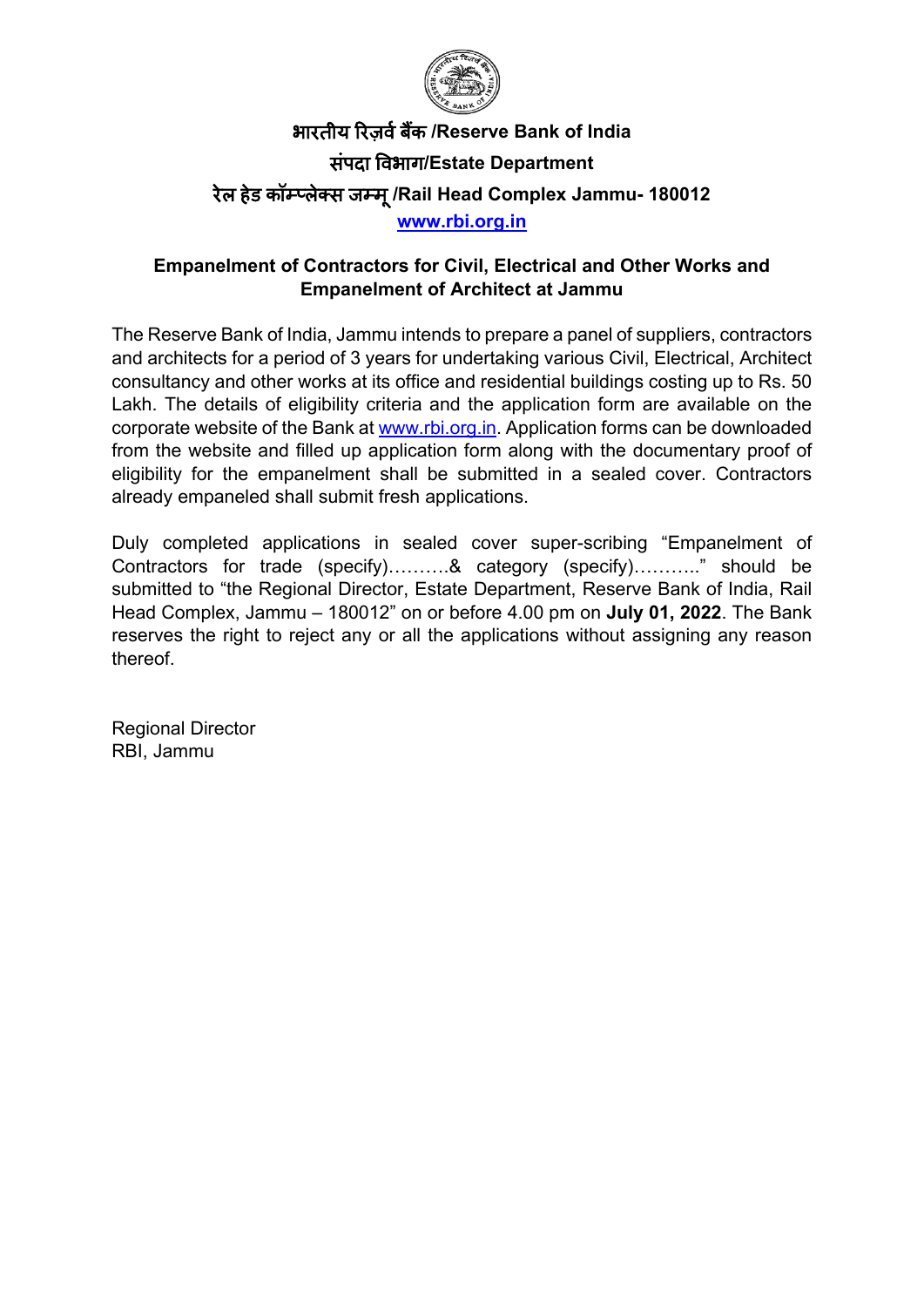# **RESERVE BANK OF INDIA JAMMU**

# **Application for Empanelment of Contractors/ Suppliers**

| ANNEXURE-II. 40<br>Empanelment of Contractors for supply/execution of work costing up to Rs.2 Lakh, Rs.5 lakh,<br>Supplementary Information, if any regarding Technical Personnel in your empanelment and<br>CLIENT's CERTIFICATE REG. PERFORMANCE OF CONTRACTOR<br><b>PART B.</b> 49<br>Notice inviting Applications for empanelment of Architects / firms of Architects  21<br>and the contract |
|---------------------------------------------------------------------------------------------------------------------------------------------------------------------------------------------------------------------------------------------------------------------------------------------------------------------------------------------------------------------------------------------------|
| Guidelines for Notice Inviting Application for Empanelment of Contractors/ Suppliers  4                                                                                                                                                                                                                                                                                                           |
|                                                                                                                                                                                                                                                                                                                                                                                                   |
|                                                                                                                                                                                                                                                                                                                                                                                                   |
|                                                                                                                                                                                                                                                                                                                                                                                                   |
|                                                                                                                                                                                                                                                                                                                                                                                                   |
|                                                                                                                                                                                                                                                                                                                                                                                                   |
|                                                                                                                                                                                                                                                                                                                                                                                                   |
|                                                                                                                                                                                                                                                                                                                                                                                                   |
|                                                                                                                                                                                                                                                                                                                                                                                                   |
|                                                                                                                                                                                                                                                                                                                                                                                                   |
|                                                                                                                                                                                                                                                                                                                                                                                                   |
|                                                                                                                                                                                                                                                                                                                                                                                                   |
|                                                                                                                                                                                                                                                                                                                                                                                                   |
|                                                                                                                                                                                                                                                                                                                                                                                                   |
|                                                                                                                                                                                                                                                                                                                                                                                                   |
|                                                                                                                                                                                                                                                                                                                                                                                                   |
|                                                                                                                                                                                                                                                                                                                                                                                                   |
|                                                                                                                                                                                                                                                                                                                                                                                                   |
|                                                                                                                                                                                                                                                                                                                                                                                                   |
|                                                                                                                                                                                                                                                                                                                                                                                                   |
|                                                                                                                                                                                                                                                                                                                                                                                                   |
|                                                                                                                                                                                                                                                                                                                                                                                                   |
|                                                                                                                                                                                                                                                                                                                                                                                                   |
|                                                                                                                                                                                                                                                                                                                                                                                                   |
|                                                                                                                                                                                                                                                                                                                                                                                                   |
| List of technical personnel, giving their technical qualifications, experience including that in the<br>present firm / organization. The statement should also show the administrative staff available                                                                                                                                                                                            |
|                                                                                                                                                                                                                                                                                                                                                                                                   |
| DETAILS OF THE ELIGIBLE SIMILAR WORKS COMPLETED IN THE LAST FIVE YEARS  29                                                                                                                                                                                                                                                                                                                        |
|                                                                                                                                                                                                                                                                                                                                                                                                   |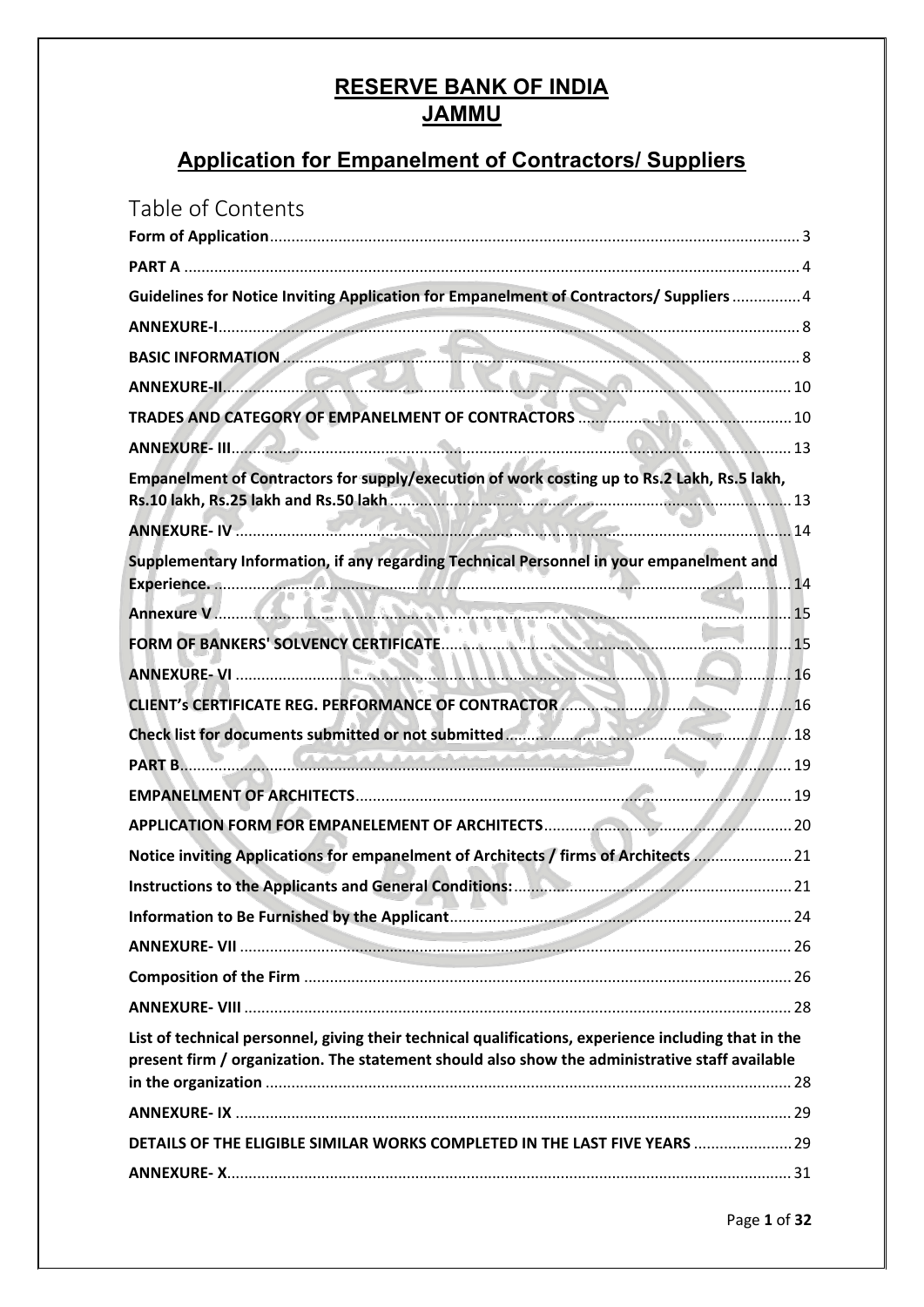| DETAILS OF THE CLIENTS FOR WHOM ELIGIBLE WORKS HAVE BEEN EXECUTED / COMPLETE        |  |
|-------------------------------------------------------------------------------------|--|
|                                                                                     |  |
|                                                                                     |  |
| List of similar important projects on hand/ being executed by the firm/ Applicant32 |  |

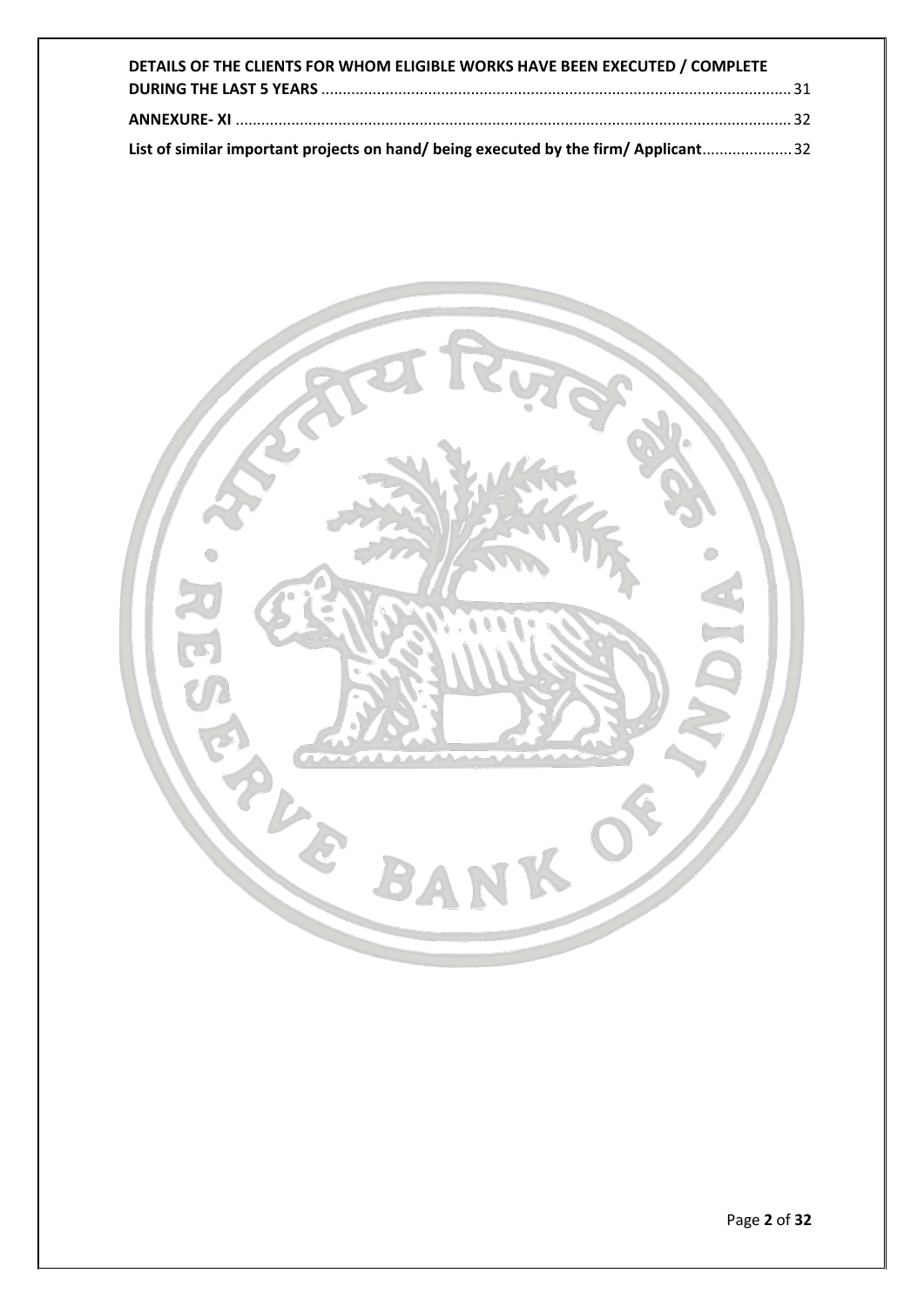## **Form of Application**

<span id="page-3-0"></span>Regional Director Estate Department, Reserve Bank of India, Rail Head Complex Jammu – 180012

Dear Sir/Madam,

Having read and understood the Empanelment Notice, General Instructions to the applicants appended to the application proforma and all other relevant information, I/we hereby apply for enlistment in the Bank as contractor/ Supplier in the following trade(s)/ sub-trade(s) and category (ies):

| Application submitted for empanelment in |  |                                  |               |  |  |
|------------------------------------------|--|----------------------------------|---------------|--|--|
|                                          |  | <b>Trade(s) and Sub-trade(s)</b> | Category(ies) |  |  |
|                                          |  |                                  |               |  |  |

ii) I/ we have provided my/ our banker's details, the Banker's, and client confidential report in the prescribed proforma.

iii) I/We have read the instructions appended to the proforma and I/We understand that if any false information is detected later, any future contract made between ourselves and the Reserve Bank of India, Jammu on the basis of information given by me/us will be treated as invalid by the Reserve Bank of India.

iv) I/We agree that all the information furnished is correct to the best of my Knowledge and the decision of the RBI in selection of the contractors will be final and binding on us.

v) I/We further agree that I/We have no objection if enquires are made about the works listed by me/us in the accompanying sheets or any other inquiry on the information furnished herewith in the accompanying sheets.

Signature and Seal :

Address:

Place:

Date: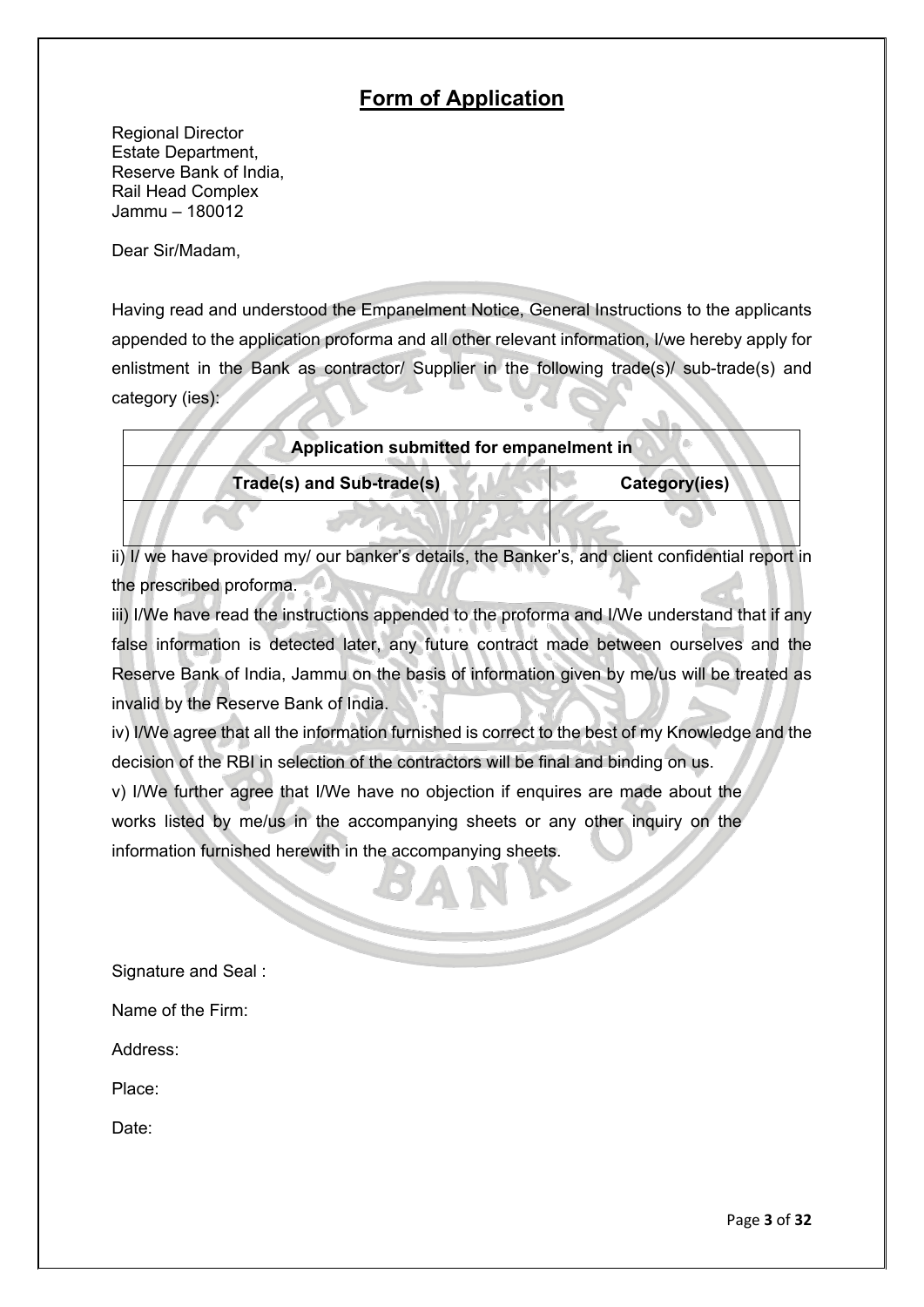

#### <span id="page-4-1"></span><span id="page-4-0"></span>**Guidelines for Notice Inviting Application for Empanelment of Contractors/**

#### **Suppliers**

The Reserve Bank of India, Jammu intends to prepare a panel of reputed contractors/Suppliers for undertaking, execution, Maintenance and repair works of the Bank's properties situated at Jammu for a tenure of three years. These works are estimated to cost up to Rs 50 lakh at any one instance in the respective trades.

| <b>S. No.</b>           | <b>Works</b>                                                                                                                                                                                                                     |
|-------------------------|----------------------------------------------------------------------------------------------------------------------------------------------------------------------------------------------------------------------------------|
| $1*$                    | <b>General/ Sundry repairs and repainting works</b>                                                                                                                                                                              |
| $\overline{2^*}$        | Miscellaneous civil, carpentry, plumbing, sanitary, replacement of glass<br>panes, glass partition, Steel / Aluminium fabrication, interior works,<br>cleaning works etc.                                                        |
| 3                       | Waterproofing of terraces, sunken areas, etc.                                                                                                                                                                                    |
| $\overline{\mathbf{4}}$ | Supply and repairs of furniture                                                                                                                                                                                                  |
| 5                       | Maintenance and development of Horticulture/Gardening works                                                                                                                                                                      |
| 6                       | Anti-termite, Pest and Rodent control treatment works                                                                                                                                                                            |
| 7 <sup>1</sup>          | Disposal of unserviceable articles, scrap and waste materials                                                                                                                                                                    |
| $8*$                    | Supply and maintenance of fire-fighting installation and fire extinguishers<br>etc.                                                                                                                                              |
| $9*$                    | Supply, installation and maintenance of Electrical installations including<br>panels, wiring, fittings/fixtures, HT/LT cables etc.                                                                                               |
| $10*$                   | Supply, installation and maintenance of water pumps including<br>submersible pumps, motors, DG sets, Diesel engines, lead acid batteries<br>etc.                                                                                 |
| 11                      | Supply, installations and maintenance of lifts.                                                                                                                                                                                  |
| 12                      | Supply, installation and maintenance of UPS, SMF batteries.                                                                                                                                                                      |
| $13*$                   | Supply, installation and maintenance of AC plant, pumps, Air Conditioners,<br>water coolers, Domestic and industrial water purifiers, refrigerators etc.                                                                         |
| $\overline{14}^*$       | Supply, installation and maintenance of various electrical, electronics,<br>refrigerators, electromechanical equipment including Access Control, PA<br>system, Security fire alarm system, maintenance of kitchen equipment etc. |
| $15*$                   | Supply, installation and maintenance of telephone wiring & EPABX*<br>system, Fax<br>machine and other equipment.                                                                                                                 |
| 16                      | Supply, installations and maintenance of electrical gadgets like Geysers, water                                                                                                                                                  |
|                         | purifiers, fans and other equipment.                                                                                                                                                                                             |
| 17                      | Supply, installation and repair of work stations                                                                                                                                                                                 |
| 18                      | Supply, installation and repair of compactors for record room                                                                                                                                                                    |
| 19                      | General repair and relaying for road carpeting                                                                                                                                                                                   |
| 20#                     | <b>Architect for consultancy</b>                                                                                                                                                                                                 |

*Trades with \* :-* For enlistment pertaining to such trades, the firm should be able to deploy, as and when desired by the Bank, at least two diploma/ degree qualified civil or electrical engineer/ technician, as applicable to the trade applied, or should have demonstrated satisfactory service to reputed PSU/ defence/ All Indian Financial institutions.

*#-* Applicants pertaining to trade 20 i.e architects have to fill Part B of the document.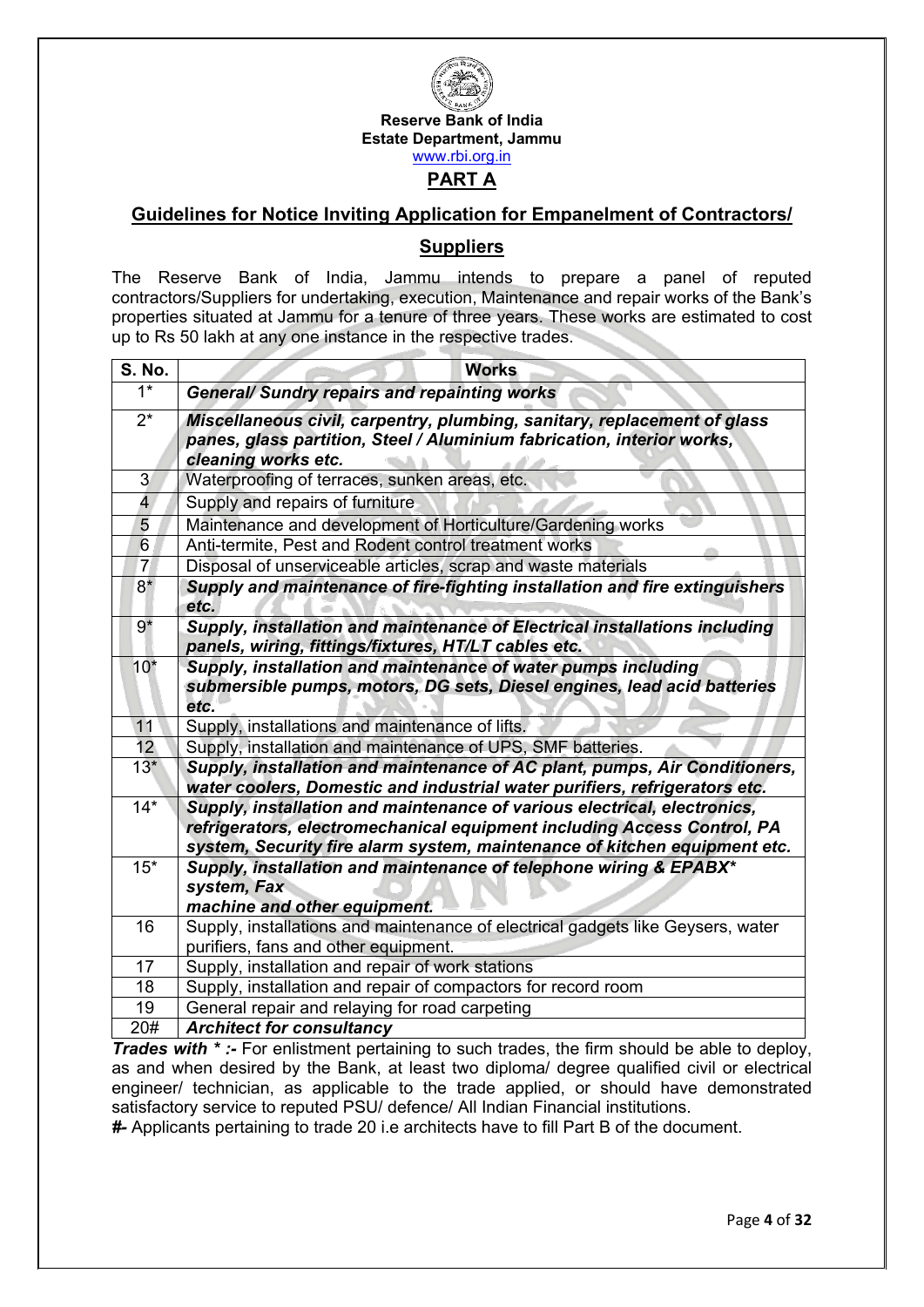**1) Past Experience:** Should have minimum 5 years of experience of executing similar works (during last 5 years ending last day of month previous to the one in which applications are invited).

**2)** Applicant should furnish their Client list showing the details of work carried out by them during the last 5 years.

**3)** The list shall include details such as Name of the Client, Value of work executed, Date of Start and Finish of the work, Reasons of delay, if any etc. The Applicant should submit documentary evidence in support of minimum experience of 5 years **(Copy of work orders, Completion certificates to be enclosed)** along with said Client's certificate as per [annexure](#page-16-0)  [vi,](#page-16-0) from at least one of their clients for whom they have carried out Eligible works in terms of prequalification's criteria described in the notice inviting application in a sealed cover of the client.

**4) Minimum value of each completed work (qualifying):** Experience of having successfully completed similar works during last 5 years ending May 31, 2022 should have minimum value as per the following table:  $\mathbb{C}$  .

| Category | <b>Amount of work</b><br>for category | Minimum value of each completed work during<br>last 5 years (in Rupees) |              |             |  |  |
|----------|---------------------------------------|-------------------------------------------------------------------------|--------------|-------------|--|--|
|          |                                       | For 3 works<br>For 2 works<br>For 1 works                               |              |             |  |  |
|          | Up to Rs.2 lakh                       | Rs.80,000                                                               | Rs.1,00,000  | Rs.1,60,000 |  |  |
| И        | Up to Rs.5 lakh                       | Rs.2,00,000                                                             | Rs.2,50,000  | 4,00,000    |  |  |
| Ш        | Up to Rs.10 lakh                      | Rs.4,00,000                                                             | Rs.5,00,000  | 8,00,000    |  |  |
| IV       | Up to Rs.25 lakh                      | Rs.10,00,000                                                            | Rs.12,50,000 | 20,00,000   |  |  |
| V        | Up to Rs.50 lakh                      | Rs.20,00,000                                                            | Rs.25,00,000 | 40,00,000   |  |  |

**5) Minimum Yearly Turnover during the last three financial years ending 31st March, duly certified by a Chartered Accountant and Income Tax Clearance certificate / Assessment orders.**  SA VAN VAN N

| <b>Category</b> | Yearly turnover during the last 3 financial years (year ending 31st<br><b>March)</b> (in Rupees) |
|-----------------|--------------------------------------------------------------------------------------------------|
|                 | 2 Lakh                                                                                           |
|                 | 5 Lakh                                                                                           |
| $\mathsf{II}$   | 10 Lakh                                                                                          |
|                 | 25 Lakh                                                                                          |
|                 | 50 Lakh                                                                                          |

Note:-In case the firm is unable to timely obtain audited final accounts for the year 2021-22, audited final accounts for year 2018-19 may be attached.

#### **6) Solvency Certificate issued by Banker as per [Annexure V](#page-15-0)**

| Category | Solvency certificate, specifically for the purpose of empanelment, issued by the<br>applicant's banker for an amount of |  |  |
|----------|-------------------------------------------------------------------------------------------------------------------------|--|--|
|          | Rs 2 Lakh                                                                                                               |  |  |
|          | Rs 5 Lakh                                                                                                               |  |  |
|          | Rs 10 Lakh                                                                                                              |  |  |
| IV       | Rs 25 Lakh                                                                                                              |  |  |
|          | Rs 50 Lakh                                                                                                              |  |  |

**7)** Full-fledged service setup should be available for electrical, electromechanical, technology related trades, either at Jammu or at nearby city/place where from required quality after sales services can be regularly provided.

**8)** Applicants must have valid licenses for related trades as applicable.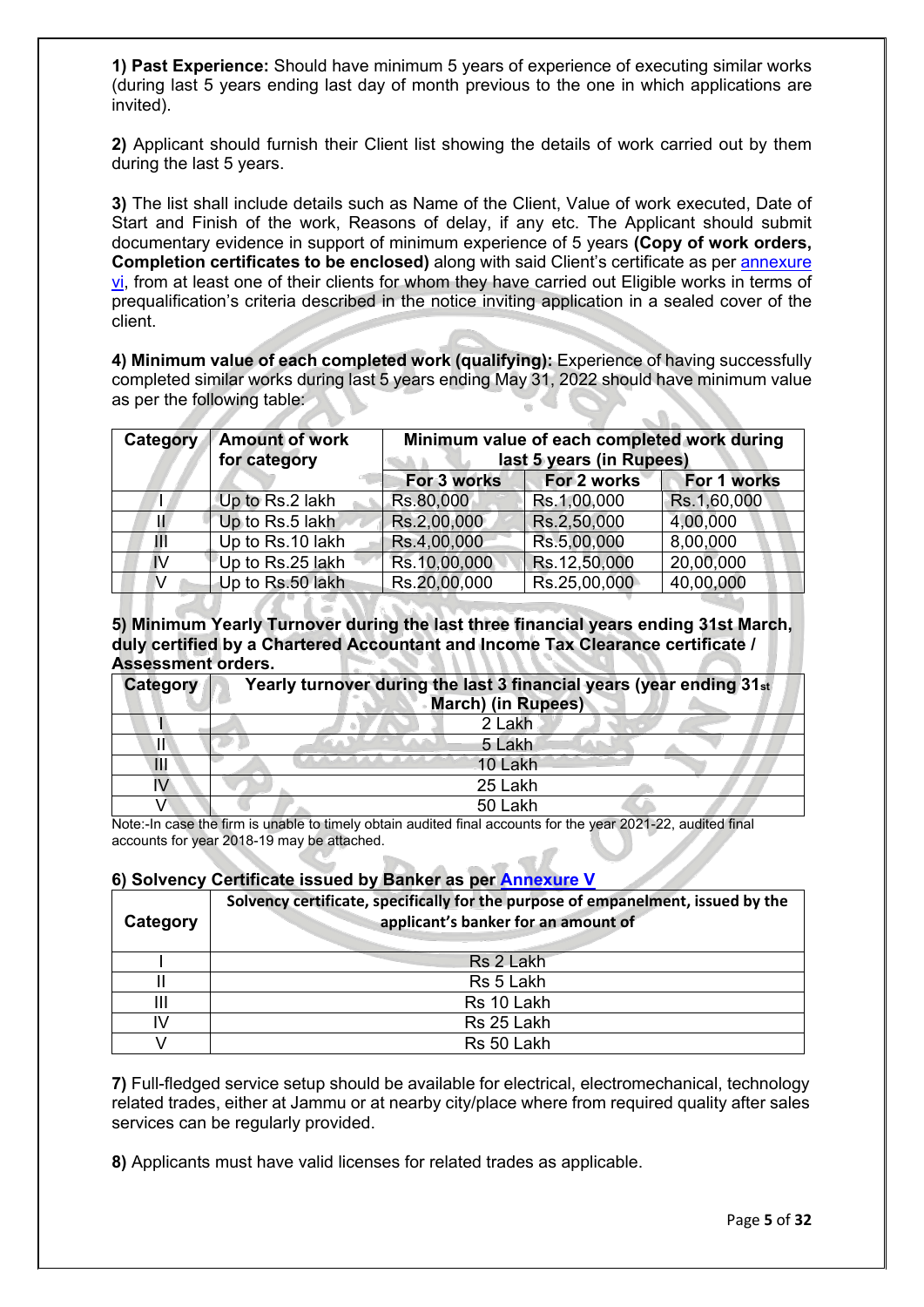#### General Instructions

1) Applicants are required to indicate on the top of application form, the trade and category in which they desire empanelment as per list enclosed.

2) Intending applicants are required to furnish details about their Organization, technical experience, competence and evidence of their financial standing as per the enclosed proforma [\(Annexure-I\)](#page-8-0) which will be kept confidential.

3) The applicant should have valid GST registration Number with certificate of Registration. In case the applicant has filed for registration, which is under process, then the application for empanelment may be accepted but applicant should be considered for empanelment only after the submission of documentary proof of actual registration.

4) Format of Client's Certificate as per [Annexure-vi](#page-16-0) and Banker's certificate as per [Annexure](#page-15-0)[v](#page-15-0) is attached along with blank application form. The applicant has to submit the said Client's certificate from at least one of their clients for whom they have carried out Eligible works in terms of pre-qualifications criteria described in the notice inviting application in a sealed cover of the client. Client's certificate issued by a Government / Semi-Government organisation or a PSU should be signed by an official of the rank of Executive Engineer or equivalent. Client's report issued by private organisation shall also accompany TDS Certificate(s) issued by the Client(s) for proving the credentials/contract amount. Application received without the specified certificate in the specified format shall be rejected and the Bank shall have the right to independently verify the submitted certificates. Aforementioned certificate must be submitted along with their application in sealed cover addressed to The Regional Director, Reserve Bank of India, Estate Department, Jammu.

5) The application form shall be signed by a person on behalf of the Organization, who is duly authorized to do so. Each page of application shall be properly signed. If the application is signed by a person under power of attorney, required document giving the person the power of attorney shall be attached along with the application.

6) If the space in the application form is insufficient for furnishing full details such information may be supplemented on a separate sheet of paper duly signed. Satisfactory completion certificates for works done for different employers should be furnished along with the application along with other supporting documents.

7) While deciding upon the selection of the Contractors, emphasis will be given on the ability, experience performance, value of works executed and competence to do good quality work in accordance with the specifications and within the time schedule.

8) Decision of the Bank in regard to selection of contractors will be final and binding. The Bank is not bound to assign any reason therefor.

9) Applications containing false or inadequate information are liable for rejection.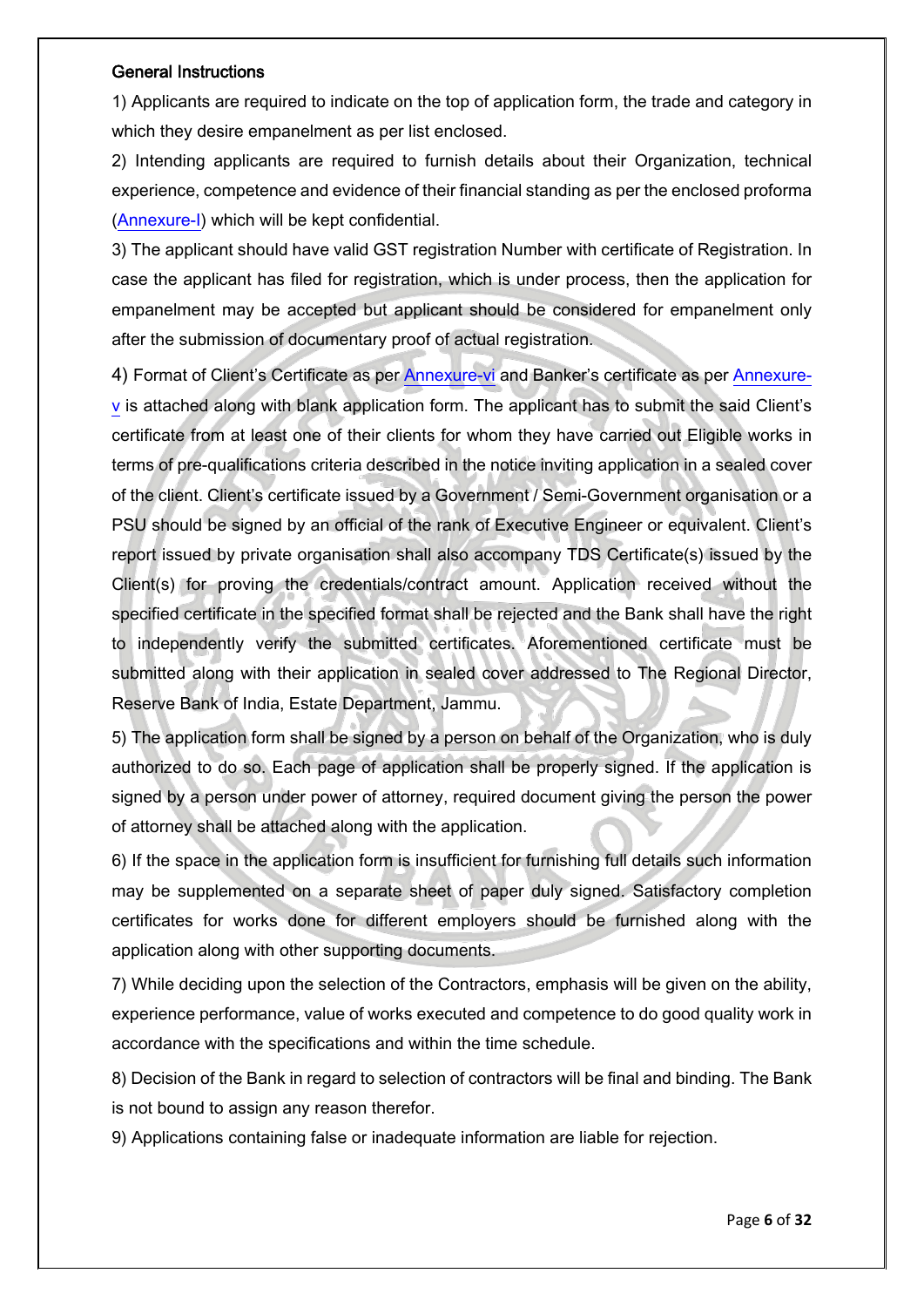10) Applicant who are debarred or whose performance are found poor during last 3 years by the any government institute/PSU/Semi Government organisation will not be eligible to apply Or if they had applied for empanelment their application will be rejected.

11) Contractors applying for category III, IV & V (i.e. works above 5 lakhs) have to obtain digital certificates from M/s MSTC Ltd. immediately after empanelment and also get acquainted with the systems and procedures of e-tendering in consultation with M/s MSTC Ltd.

12) The performance of all the enlisted contractors shall be reviewed by the Bank once a year and their name shall be removed from the approved list of contractors in the event of occurrence of any one or more of the failure on their part as detailed below:

a) Fails to respond to the call notice inviting tenders/quotations consecutively on three occasions in a period of one year or fails to execute contracts awarded.

b) Is proved to be responsible for defects in two contracts awarded.

c) Persistently violates any important conditions of the contract like maintaining time schedule and business dealing, etc.

d) Fails to abide by the condition of registration/empanelment or is found to have given false particulars at the time of registration/empanelment.

e) Is declared or is in the process of being declared bankrupt/ insolvent, wound up, dissolved or petitioned.

f) Persistently violates labour regulation and rules.

13)The applicants who have carried out any work for any office of the RBI shall provide the details of those works(if such works are more than 5, details of at least five works starting from the highest contract amount shall be furnished) in the specified format. The Bank shall verify the performance of the applicant on those contracts.

I/we have read and understood all the above instructions and shall comply to the instructions.

Place: Sign: Date: Name: Name: Name: Name: Name: Name: Name: Name: Name: Name: Name: Name: Name: Name: Name: Name: Name: Name: Name: Name: Name: Name: Name: Name: Name: Name: Name: Name: Name: Name: Name: Name: Name: Name: Name: Name: Seal of the applicant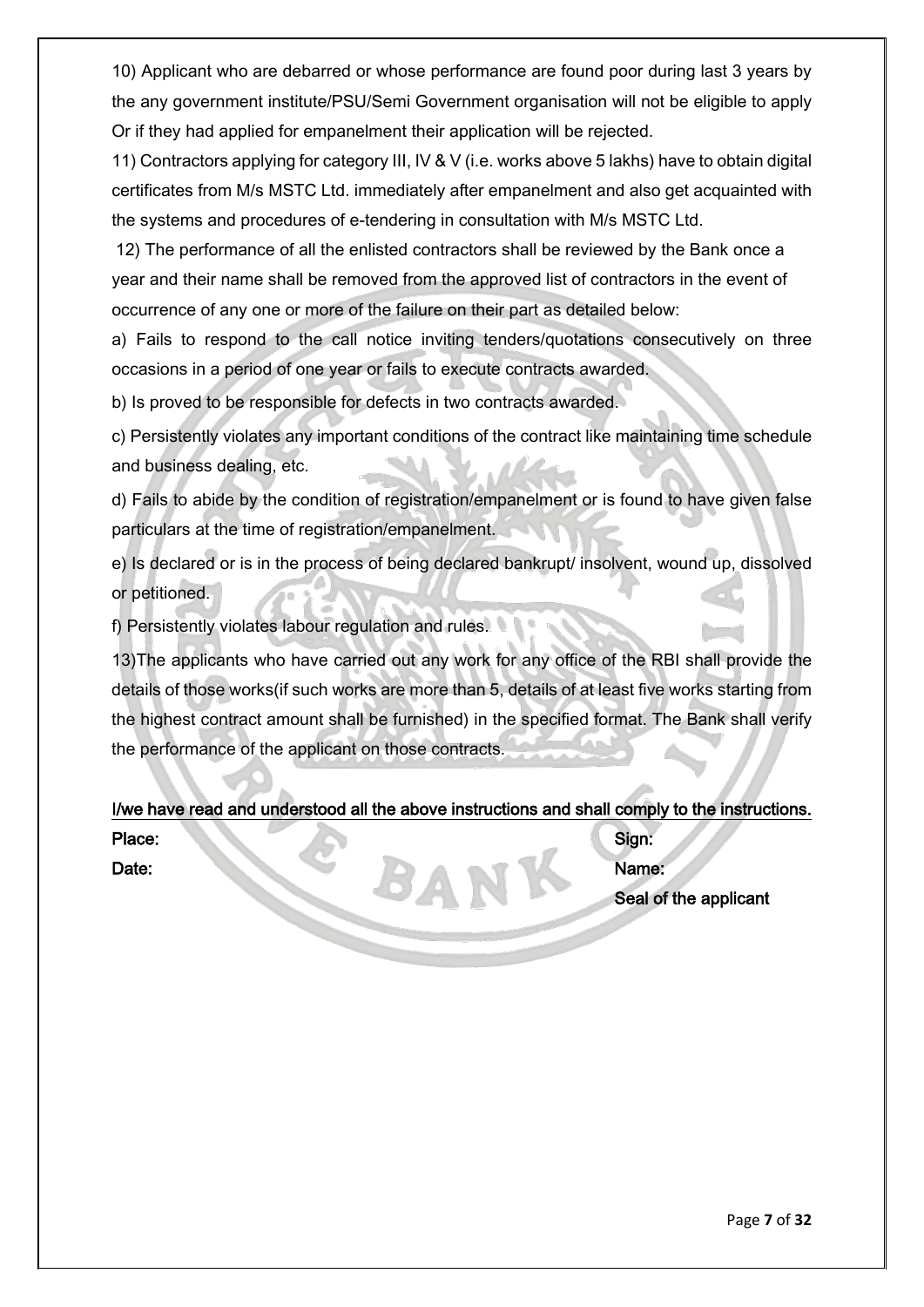

#### **RESERVE BANK OF INDIA**

#### **ESTATE DEPARTMENT JAMMU**

### **ANNEXURE-I**

## **BASIC INFORMATION**

<span id="page-8-1"></span><span id="page-8-0"></span>

| S.No.            | <b>Description</b>                                                                         |                  |
|------------------|--------------------------------------------------------------------------------------------|------------------|
| 1                | Name & Address of the Organization /                                                       |                  |
|                  | Applicant                                                                                  |                  |
|                  |                                                                                            |                  |
| $\overline{2}$   | Type of Organization (Whether                                                              |                  |
|                  | proprietorship/Pvt. Limited/Limited or Body                                                |                  |
|                  | Corporate etc.) Please enclosed related                                                    |                  |
|                  | document                                                                                   |                  |
|                  |                                                                                            |                  |
| 3                | Name of the Proprietor/Partners/Directors of                                               |                  |
|                  | the organization                                                                           |                  |
|                  |                                                                                            |                  |
| 4                | Registration (firm, company etc.)/ Registration                                            |                  |
|                  | Authority, dated Number etc./ MSMED                                                        |                  |
|                  | Registration Certificate (if registered under                                              |                  |
|                  | MSMED ACT, 2006)/ESIC Registration/EPFO                                                    |                  |
|                  | Registration etc. (Please enclose related<br>documents)                                    |                  |
| 5                | Experience in the respective field of work                                                 |                  |
|                  | (Please enclose related documents)                                                         |                  |
|                  |                                                                                            |                  |
| 6                | Whether financially sound to undertake works                                               |                  |
|                  | costing up to Rs 2.00 lakh/Rs 5.00 lakh/ Rs10.00                                           | Rs 2 Lakh<br>1<  |
|                  | lakh/Rs 25.00 lakh/ Rs 50.00 lakh (tick the                                                | 2. Rs 5 Lakh     |
|                  | appropriate cost) if so, enclosed Banker's                                                 | 3. Rs 10 Lakh    |
|                  | Certificate (compulsory) and Income Tax                                                    | Rs 25 Lakh<br>4. |
|                  | <b>Assessment Order/ Other IT documents</b>                                                | Rs 50 Lakh<br>5. |
|                  |                                                                                            |                  |
| $\overline{7}$   | Name, address, telephone, fax no. of the                                                   |                  |
|                  | <b>Bank/Bankers</b>                                                                        |                  |
|                  |                                                                                            |                  |
| 8                | Yearly turnover of the firm/contractor for the                                             |                  |
|                  | last three years                                                                           |                  |
|                  | Year 2019-20                                                                               |                  |
|                  | 2020-21                                                                                    |                  |
|                  | 2021-22                                                                                    |                  |
|                  | (please, enclose copies of the audited final                                               |                  |
|                  | accounts duly certified by CA in support                                                   |                  |
|                  | thereof)                                                                                   |                  |
|                  | Note:-In case the firm is unable to timely obtain audited final                            |                  |
|                  | accounts for the year 2021-22, audited final accounts for year<br>2018-19 may be attached. |                  |
|                  |                                                                                            |                  |
| $\boldsymbol{9}$ | PAN (Copy of same should be enclosed)                                                      |                  |
|                  |                                                                                            |                  |
| 10               | Certificate of Registration & GSTIN                                                        |                  |
|                  |                                                                                            |                  |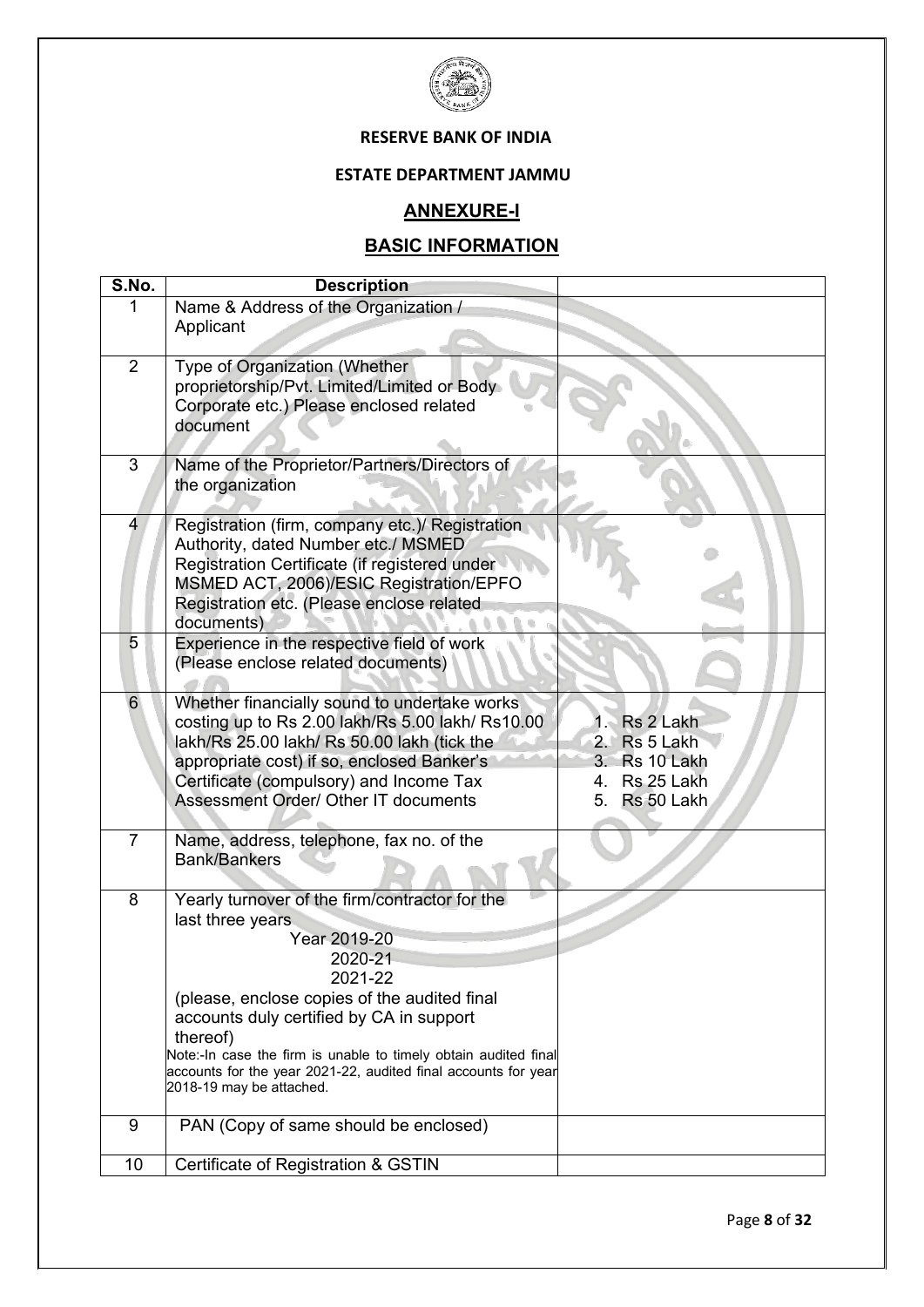| 11              | Copy of Licenses as applicable for the trades          |  |
|-----------------|--------------------------------------------------------|--|
|                 | applied for like pest control, electrical related etc. |  |
|                 | trades.                                                |  |
| 12              | a) Registered Office, address, e-mail id, fax and      |  |
|                 | telephone no.                                          |  |
| 12 <sub>2</sub> | b) Office address through which the work will be       |  |
|                 | Handled                                                |  |
| 13              | Whether working with any of the                        |  |
|                 | Government/Semi-Government undertaking as              |  |
|                 | approved contractors and if so, Furnish details        |  |
| 14              | Details of skilled, unskilled, qualified licensed      |  |
|                 | Supervisor/ Wireman (for applicants applying           |  |
|                 | for electrical works)                                  |  |
| 15              | Indicate if involved in any litigation                 |  |
| 16              | Ability to provide bank guarantee or other             |  |
|                 | equivalent forms of security from a scheduled          |  |
|                 | bank                                                   |  |
| 17              | Number of supplementary sheets attached                |  |

BAN

Place:

Date:

Signature and seal of the firm Ô

 $\circ$ 

 $\overline{\phantom{a}}$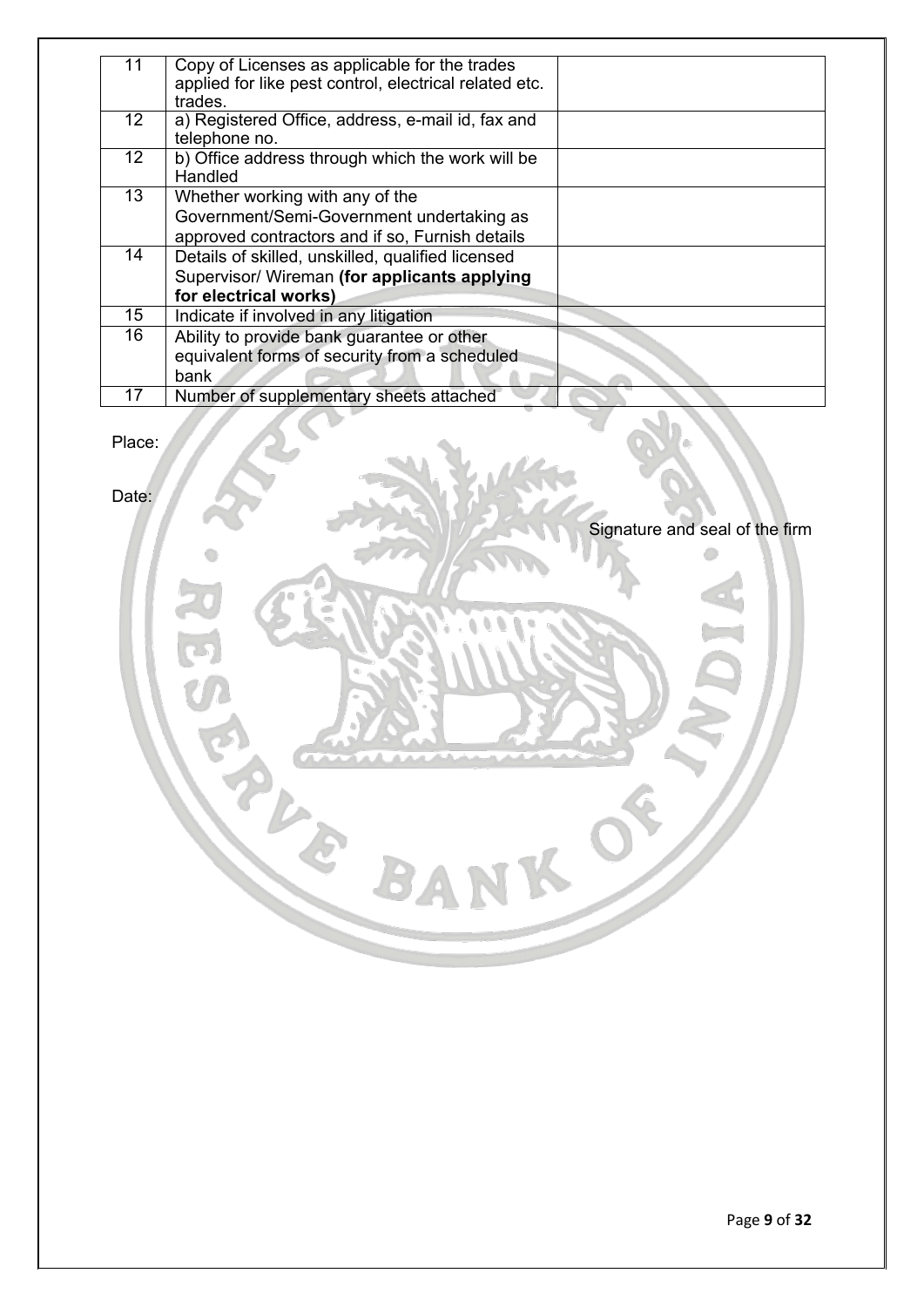### **RESERVE BANK OF INDIA ESTATE DEPARTMENT JAMMU**

### **ANNEXURE-II**

## <span id="page-10-0"></span>**TRADES AND CATEGORY OF EMPANELMENT OF CONTRACTORS**

<span id="page-10-1"></span>

| S.No.          | Name of the Trade Up to Rs   | 2 Lakh | Up to Rs<br>5 Lakh | Up to Rs<br>10 Lakh | Up to Rs<br>25 Lakh | Up to Rs<br>50 Lakh |
|----------------|------------------------------|--------|--------------------|---------------------|---------------------|---------------------|
|                | Category                     |        | $\mathbf{II}$      | $\mathbf{III}$      | IV                  | V                   |
| $\mathbf{1}$   | General/ Sundry              |        |                    |                     |                     |                     |
|                | repairs and                  |        |                    |                     |                     |                     |
|                | repainting works             |        |                    |                     |                     |                     |
| $\overline{2}$ | Miscellaneous civil,         |        |                    |                     |                     |                     |
|                | carpentry, plumbing,         |        |                    |                     |                     |                     |
|                | sanitary, replacement of     |        |                    |                     |                     |                     |
|                | glass panes, glass           |        |                    |                     |                     |                     |
|                | partition, Steel / Aluminium |        |                    |                     |                     |                     |
|                | fabrication, interior works, |        |                    |                     |                     |                     |
|                | cleaning works etc.          |        |                    |                     |                     |                     |
| 3              | Waterproofing of terraces,   |        |                    |                     |                     |                     |
|                | sunken areas, etc.           |        |                    |                     |                     |                     |
| $\overline{4}$ | Supply and                   |        |                    |                     |                     |                     |
|                | repairs of                   |        |                    |                     |                     |                     |
|                | furniture                    |        |                    |                     |                     |                     |
| 5 <sub>1</sub> | Maintenance and              |        |                    |                     |                     |                     |
|                | development of               |        |                    |                     |                     |                     |
|                | Horticulture/Gardening       |        |                    |                     |                     |                     |
|                | works                        |        |                    |                     |                     |                     |
| 6.             | Anti-termite, Pest and       |        |                    |                     |                     |                     |
|                | Rodent control treatment     |        |                    |                     |                     |                     |
|                | works                        |        |                    |                     |                     |                     |
| $\overline{7}$ | Disposal of unserviceable    |        |                    |                     |                     |                     |
|                | articles, scrap and waste    |        |                    |                     |                     |                     |
|                | materials                    |        |                    |                     |                     |                     |
| 8              | Supply and                   |        |                    |                     |                     |                     |
|                | maintenance of fire-         |        |                    |                     |                     |                     |
|                | fighting installation and    |        |                    |                     |                     |                     |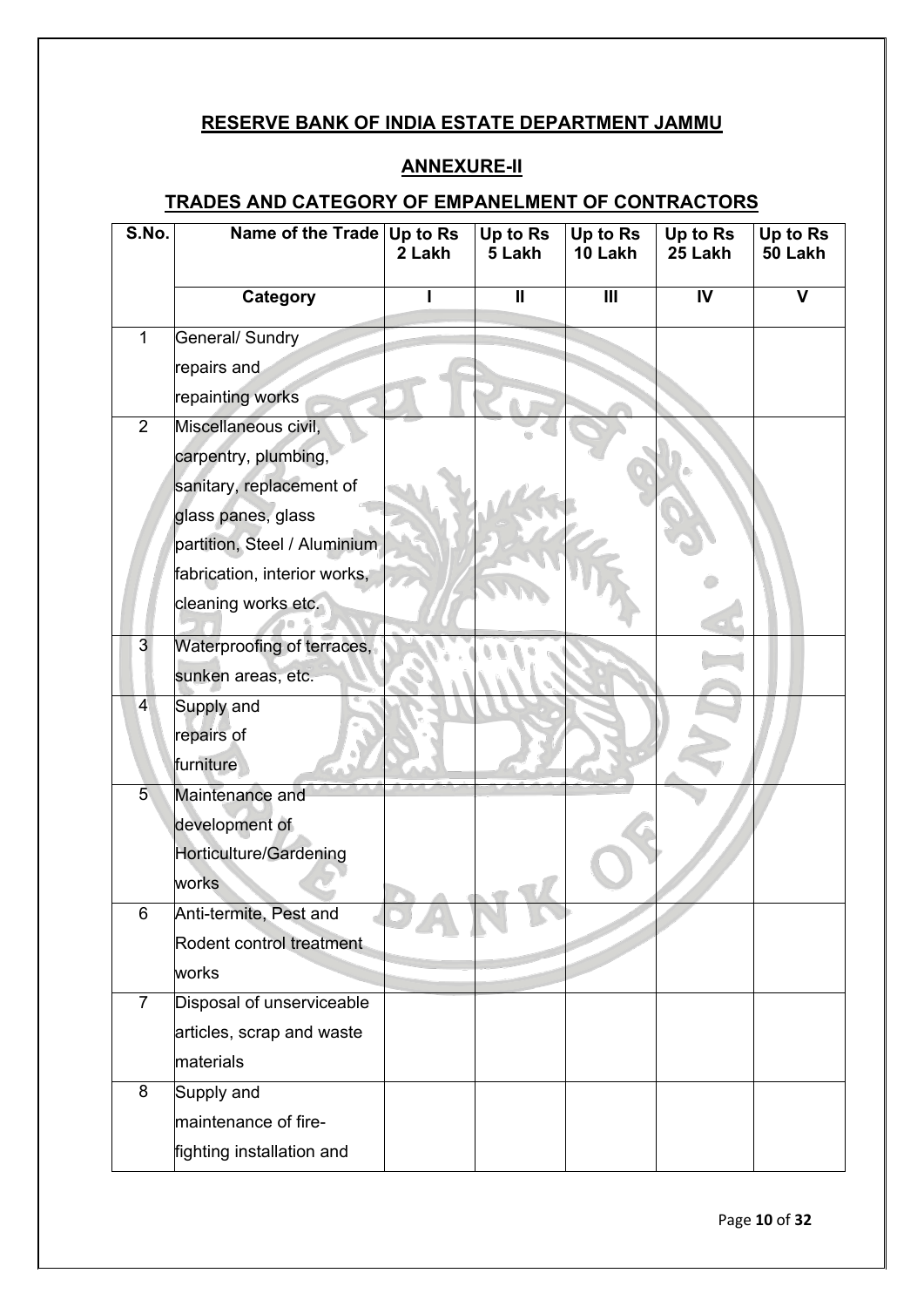| S.No.           | Name of the Trade Up to Rs    | 2 Lakh | Up to $R\overline{s}$<br>5 Lakh | Up to Rs<br>10 Lakh | Up to Rs<br>25 Lakh | Up to Rs<br>50 Lakh |
|-----------------|-------------------------------|--------|---------------------------------|---------------------|---------------------|---------------------|
|                 | Category                      |        | $\mathbf l$                     | $\mathbf{III}$      | $\mathsf{IV}$       | V                   |
|                 | fire extinguishers etc.       |        |                                 |                     |                     |                     |
| 9               | Supply, installation and      |        |                                 |                     |                     |                     |
|                 | maintenance of Electrical     |        |                                 |                     |                     |                     |
|                 | installations including       |        |                                 |                     |                     |                     |
|                 | panels, wiring,               |        |                                 |                     |                     |                     |
|                 | fittings/fixtures, HT/LT      |        |                                 |                     |                     |                     |
|                 | cables etc.                   |        |                                 |                     |                     |                     |
|                 |                               |        |                                 |                     |                     |                     |
| 10 <sub>1</sub> | Supply, installation and      |        |                                 |                     |                     |                     |
|                 | maintenance of water          |        |                                 |                     |                     |                     |
|                 | pumps including               |        |                                 |                     |                     |                     |
|                 | submersible pumps,            |        |                                 |                     |                     |                     |
|                 | motors, DG sets, Diesel       |        |                                 |                     |                     |                     |
|                 | engines, lead acid            |        |                                 |                     |                     |                     |
|                 | batteries etc                 |        |                                 |                     |                     |                     |
|                 |                               |        |                                 |                     |                     |                     |
| 11              | Supply, installations and     |        |                                 |                     |                     |                     |
|                 | maintenance of lifts.         |        |                                 |                     |                     |                     |
| 12              | Supply, installation and      |        |                                 |                     |                     |                     |
|                 | maintenance of UPS, SMF       |        |                                 |                     |                     |                     |
|                 | <b>batteries</b>              |        |                                 |                     |                     |                     |
| 13              | Supply, installation and      |        |                                 |                     |                     |                     |
|                 | maintenance of AC plant,      |        |                                 |                     |                     |                     |
|                 | pumps, Air Conditioners,      |        |                                 |                     |                     |                     |
|                 | water coolers, Domestic       |        |                                 |                     |                     |                     |
|                 | and industrial water          |        |                                 |                     |                     |                     |
|                 | purifiers, refrigerators etc. |        |                                 |                     |                     |                     |
|                 |                               |        |                                 |                     |                     |                     |
| 14              | Supply, installation and      |        |                                 |                     |                     |                     |
|                 | maintenance of various        |        |                                 |                     |                     |                     |
|                 | electrical, electronics,      |        |                                 |                     |                     |                     |
|                 | refrigerators,                |        |                                 |                     |                     |                     |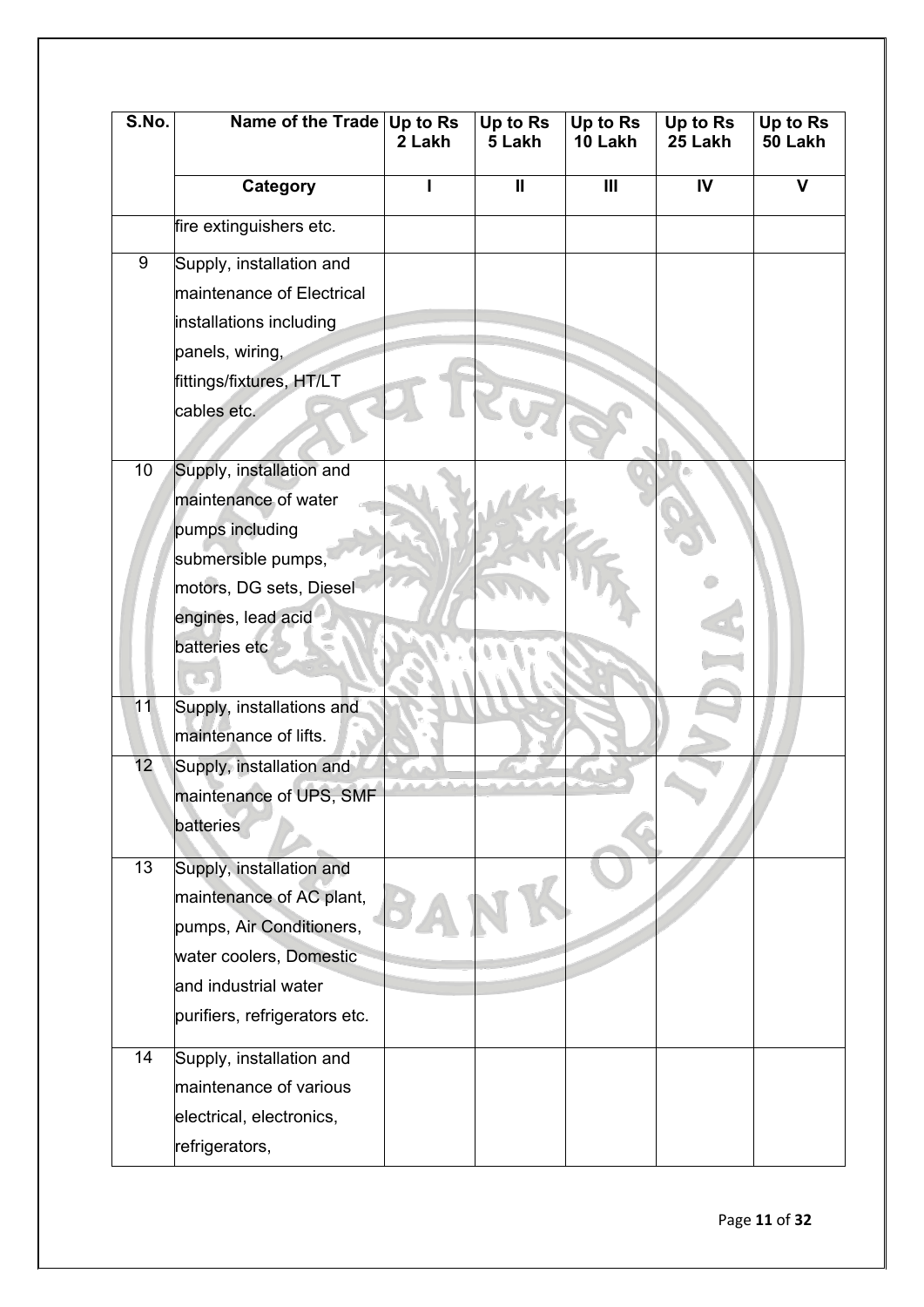| S.No.           | Name of the Trade Up to Rs  | 2 Lakh         | Up to Rs<br>5 Lakh | Up to Rs<br>10 Lakh | Up to Rs<br>25 Lakh | Up to Rs<br>50 Lakh |
|-----------------|-----------------------------|----------------|--------------------|---------------------|---------------------|---------------------|
|                 | Category                    |                | $\mathbf{I}$       | III                 | $\mathbf W$         | $\mathbf v$         |
|                 | electromechanical           |                |                    |                     |                     |                     |
|                 | equipment including         |                |                    |                     |                     |                     |
|                 | Access Control, PA          |                |                    |                     |                     |                     |
|                 | system, Security fire alarm |                |                    |                     |                     |                     |
|                 | system, maintenance of      |                |                    |                     |                     |                     |
|                 | kitchen equipment etc.      |                |                    |                     |                     |                     |
| 15              | Supply, installation and    |                |                    |                     |                     |                     |
|                 | maintenance of telephone    |                |                    |                     |                     |                     |
|                 | wiring & EPABX system,      |                |                    |                     |                     |                     |
|                 | Fax machine and other       |                |                    |                     |                     |                     |
|                 | equipment.                  |                |                    |                     |                     |                     |
| 16              | Supply, installations and   |                |                    |                     |                     |                     |
|                 | maintenance of electrical   |                |                    |                     |                     |                     |
|                 | gadgets like Geysers,       |                |                    |                     |                     |                     |
|                 | water purifiers, fans and   |                |                    |                     |                     |                     |
|                 | other equipment.            |                |                    |                     |                     |                     |
| 17 <sub>2</sub> | Supply, installation and    |                |                    |                     |                     |                     |
|                 | repair of work stations     |                |                    |                     |                     |                     |
| 18              | Supply, installation and    |                |                    |                     |                     |                     |
|                 | repair of compactors for    |                |                    |                     |                     |                     |
|                 | record room                 |                |                    |                     |                     |                     |
| 19              | General repair and relaying |                |                    |                     |                     |                     |
|                 | for road carpeting          |                |                    |                     |                     |                     |
| 20              | Architect for consultancy   | $\overline{X}$ | X                  | $\mathbf X$         |                     |                     |

Note: Contractors may select (tick mark) one or more categories for which they apply for empanelment

Date:

Place:

Signature of the Contractor/Firm with seal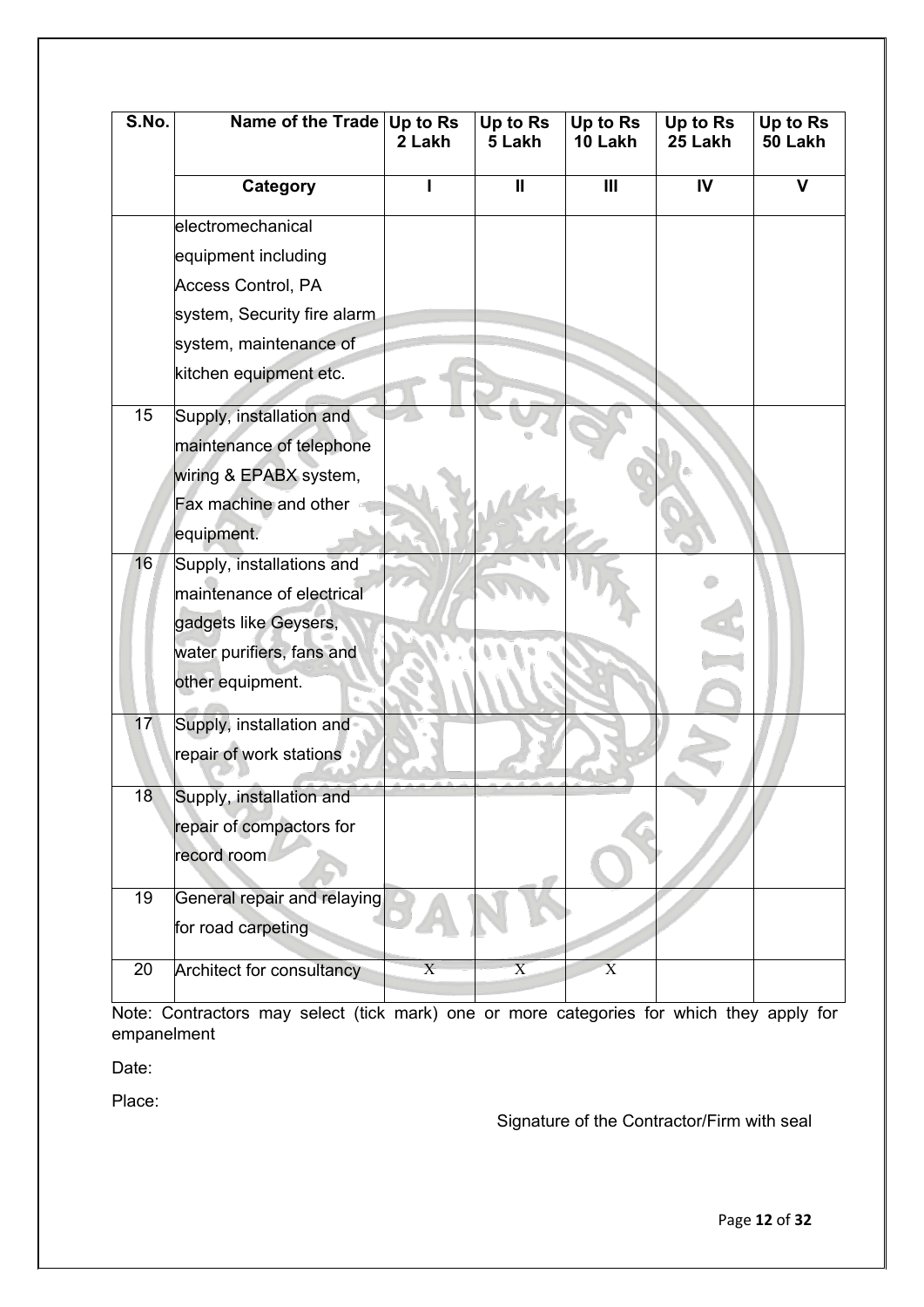#### **ANNEXURE- III**

#### <span id="page-13-1"></span><span id="page-13-0"></span>**Empanelment of Contractors for supply/execution of work costing up to Rs.2**

### **Lakh, Rs.5 lakh, Rs.10 lakh, Rs.25 lakh and Rs.50 lakh**

List of similar works executed by organization during the last 5 years (including works on hand at present) (as per eligibility)

| S.No. | Name of<br>the work & | Nature &<br><b>Description</b> | Name &<br>address of                   | Value of<br>the work | Whether<br>work   | Date of start<br>and      |
|-------|-----------------------|--------------------------------|----------------------------------------|----------------------|-------------------|---------------------------|
|       | <b>location</b>       | of work                        | the owner                              | in,                  | completed         | completion-               |
|       |                       |                                | for whom                               | Rupees.              | in time. If       | proof for                 |
|       |                       |                                | work was                               |                      | not reason        | satisfactory              |
|       |                       |                                | carried out<br>(Details of             |                      | for the<br>delay. | completion<br>of the work |
|       |                       |                                | contact                                |                      |                   | should be                 |
|       |                       |                                | person                                 |                      |                   | attached                  |
|       |                       |                                | with phone                             |                      |                   | (signed by                |
|       |                       |                                | number                                 |                      |                   | the                       |
|       |                       |                                | shall be                               |                      |                   | competent                 |
| 1     | $\overline{2}$        | 3                              | furnished).<br>$\overline{\mathbf{4}}$ | 5                    | $\overline{6}$    | person)<br>7              |
|       |                       |                                |                                        |                      |                   |                           |
|       |                       |                                |                                        |                      |                   |                           |
|       |                       |                                |                                        |                      |                   |                           |
|       |                       |                                |                                        |                      |                   |                           |
|       |                       |                                |                                        |                      |                   |                           |
|       |                       |                                |                                        |                      |                   |                           |
|       |                       |                                |                                        |                      |                   |                           |
|       |                       |                                |                                        |                      |                   |                           |
|       |                       |                                |                                        |                      |                   |                           |
|       |                       |                                |                                        |                      |                   |                           |
|       |                       |                                |                                        |                      |                   |                           |

Note: a) Attach copy of relevant valid license (if applicable) and professional qualification (if applicable) from competent authority for undertaking such technical works which require so (viz. HT/LT equipment/DG sets and minor electrical work, repair and maintenance of fire fighting equipment, pest control treatment, repair<br>and maintenance of telephone lines. water proofing etc.) maintenance of telephone lines, water proofing etc.) b) Documentary evidence of having carried out said works (Such as work order, completion certificate etc.) should be submitted.

c) If the space in the application form is insufficient for furnishing full details, such information may be supplemented on a separate sheet of paper duly signed stating therein the part of the statement and serial number

Signature of the contractor/firm with

Name and address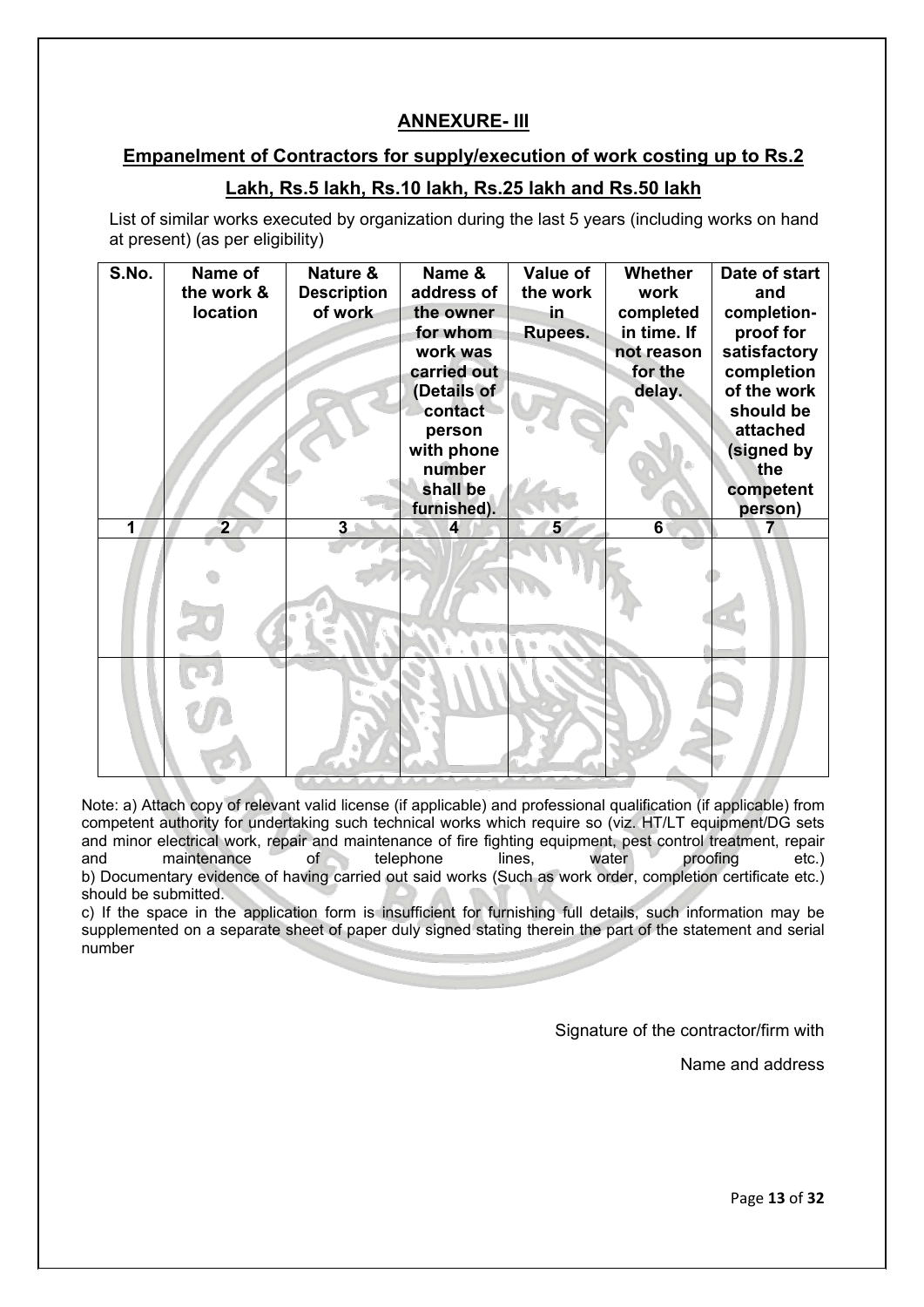## **ANNEXURE- IV**

## <span id="page-14-1"></span><span id="page-14-0"></span>**Supplementary Information, if any regarding Technical Personnel in your**

## **empanelment and Experience.**

| <b>Name</b> | Qualification | <b>Experience</b> | <b>Name of Work</b><br><b>Handled</b> | <b>Number of years</b><br>employed in<br>your<br>organization/firm | <b>Remarks</b>   |
|-------------|---------------|-------------------|---------------------------------------|--------------------------------------------------------------------|------------------|
|             |               |                   |                                       |                                                                    |                  |
|             |               |                   |                                       |                                                                    |                  |
|             |               |                   |                                       |                                                                    |                  |
|             |               |                   |                                       |                                                                    |                  |
|             |               |                   |                                       |                                                                    |                  |
|             |               |                   |                                       |                                                                    |                  |
|             |               |                   |                                       |                                                                    |                  |
|             |               |                   |                                       | Signature of the contractor/firm with                              | Name and address |
|             |               |                   | <b>AVIA</b>                           | $\overline{\phantom{a}}$                                           |                  |
|             |               |                   |                                       |                                                                    |                  |

Page **14** of **32**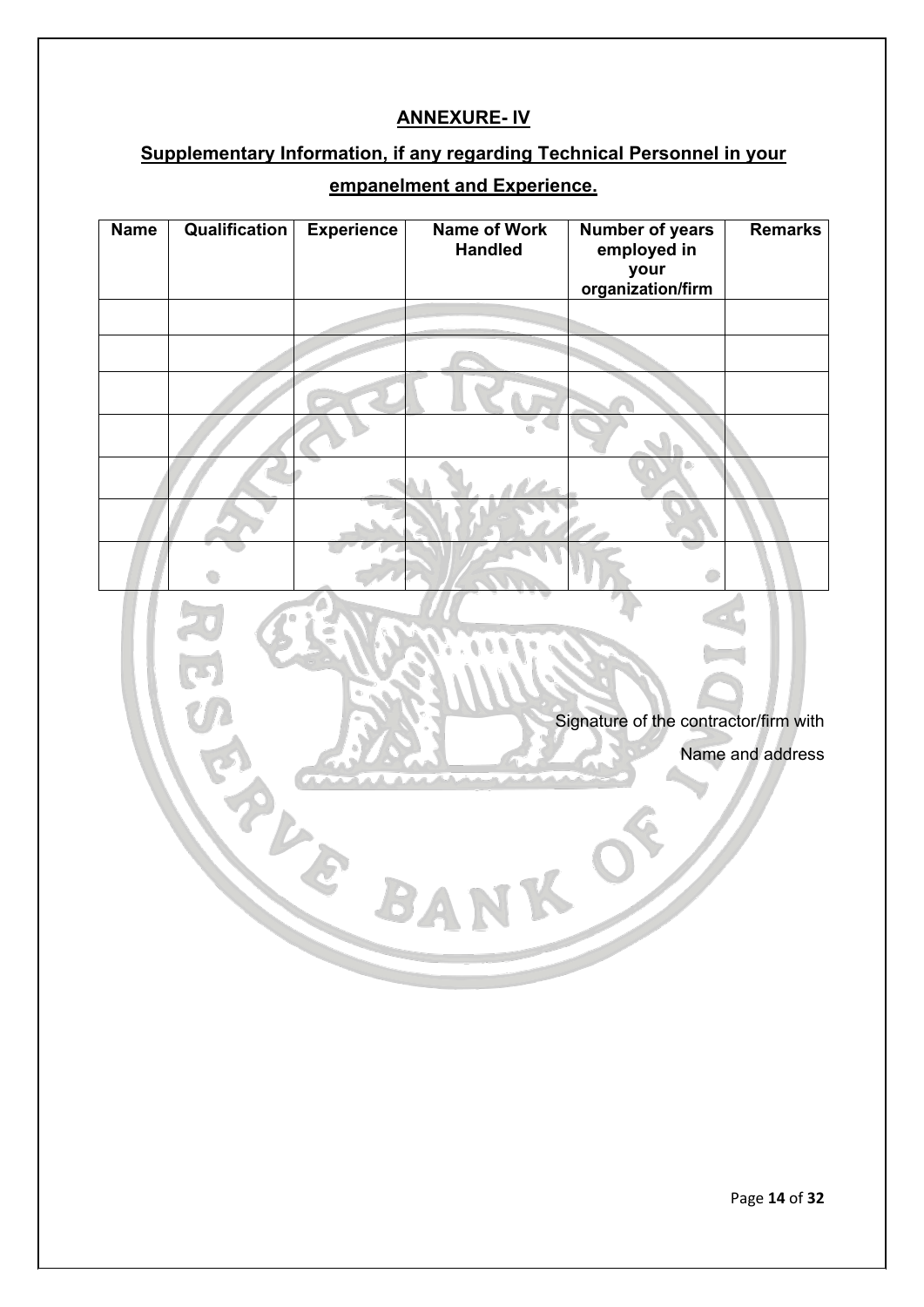#### **Annexure V**

#### **FORM OF BANKERS' SOLVENCY CERTIFICATE**

<span id="page-15-1"></span><span id="page-15-0"></span>Regional Director Reserve Bank of India Rail Head complex Jammu - 180012

This is to certify that to the best of our knowledge and information M/s. /Shri............................... having marginally noted address, a customer of our bank are/is respectable and can be treated as good for any engagement up to a limit of Rs. ...............(Rupees ............................................................). This certificate is issued without any guarantee or responsibility on the Bank or any of the officers.

(Signature) For the Bank

Note:

1. Bankers' certificates should be on letter head of the Bank, sealed in cover addressed to The

Regional Director, Reserve Bank of India, Estate Department, Jammu.

2. In case of partnership firm, certificate to include names of all partners as recorded with the Bank.

Page **15** of **32**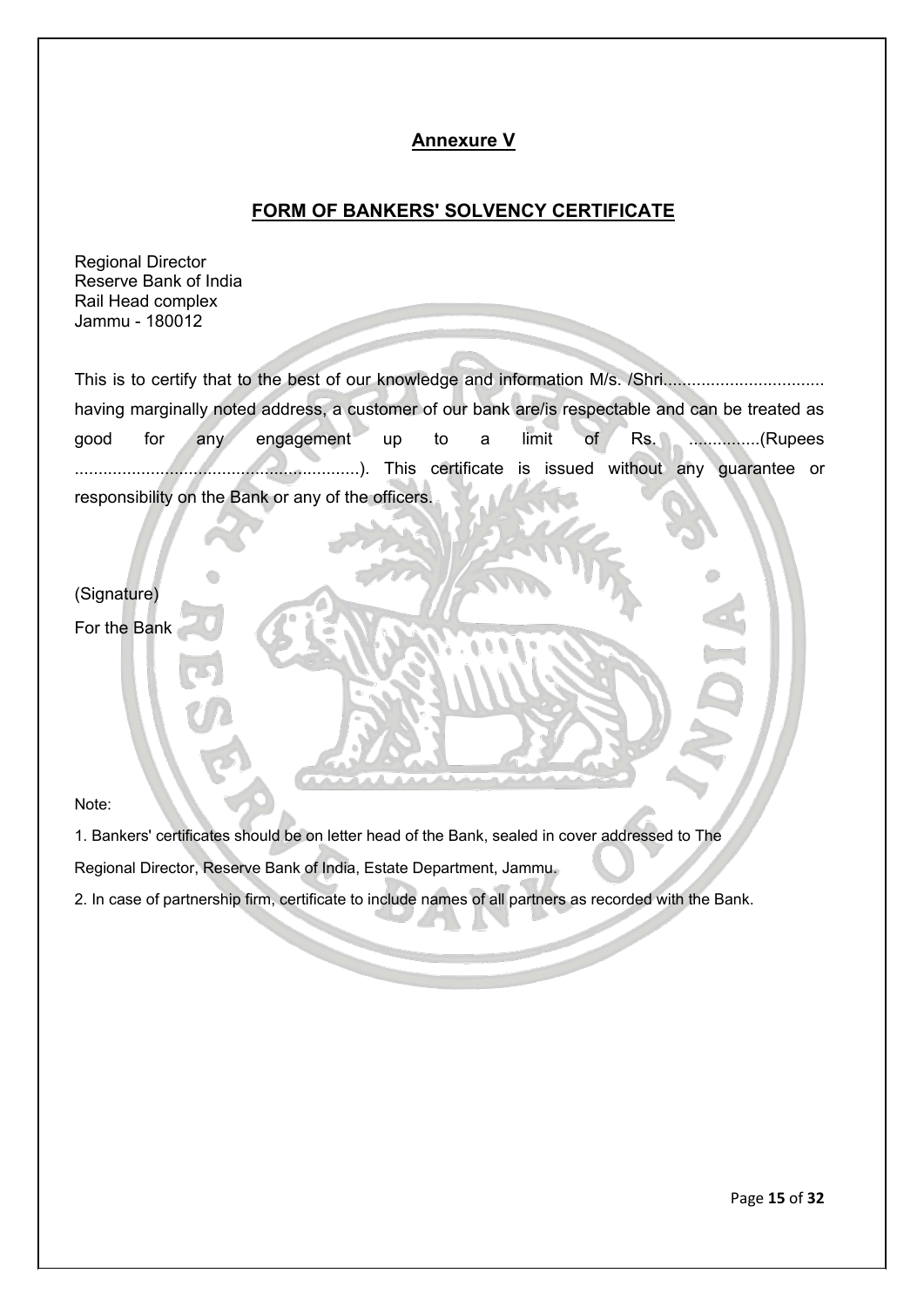### **ANNEXURE- VI**

## <span id="page-16-2"></span><span id="page-16-0"></span>**CLIENT's CERTIFICATE REG. PERFORMANCE OF CONTRACTOR**

<span id="page-16-1"></span>(To be issued by the client on its letterhead)

Name & Address of the Client:-

Details of Works executed by Shri /M/s

| 1              | Name of the work with brief particulars                                                              |
|----------------|------------------------------------------------------------------------------------------------------|
| $\overline{2}$ | Agreement No. And Date                                                                               |
| 3              | <b>Agreement Amount</b>                                                                              |
| 4              | Date of commencement of work                                                                         |
| 5              | Stipulated date of completion                                                                        |
| 6              | <b>Actual Date of Completion</b>                                                                     |
| $\overline{7}$ | Details of compensation levied for delay<br>(indicate amount) if any                                 |
| 8              | Gross amount of the work completed and<br>paid                                                       |
| 9              | Name and address of the authority<br>under whom work was executed                                    |
| 10             | Whether the contractor employed<br>qualified Engineer / Overseer during<br>execution of the work     |
| 11             | <b>Outstanding/ Very Good/</b><br>Quality of work (indicate grading)<br>i.<br>Good/Satisfactory/Poor |
|                | Amount of work paid on reduced<br>ii.<br>rates, if any                                               |
| 12             | Did the contractor go for arbitration<br>i.                                                          |
|                | If yes, total amount of claim<br>ii.                                                                 |
|                | Total amount awarded<br>iii.                                                                         |
| 13             | Comments on the capabilities of the contractor                                                       |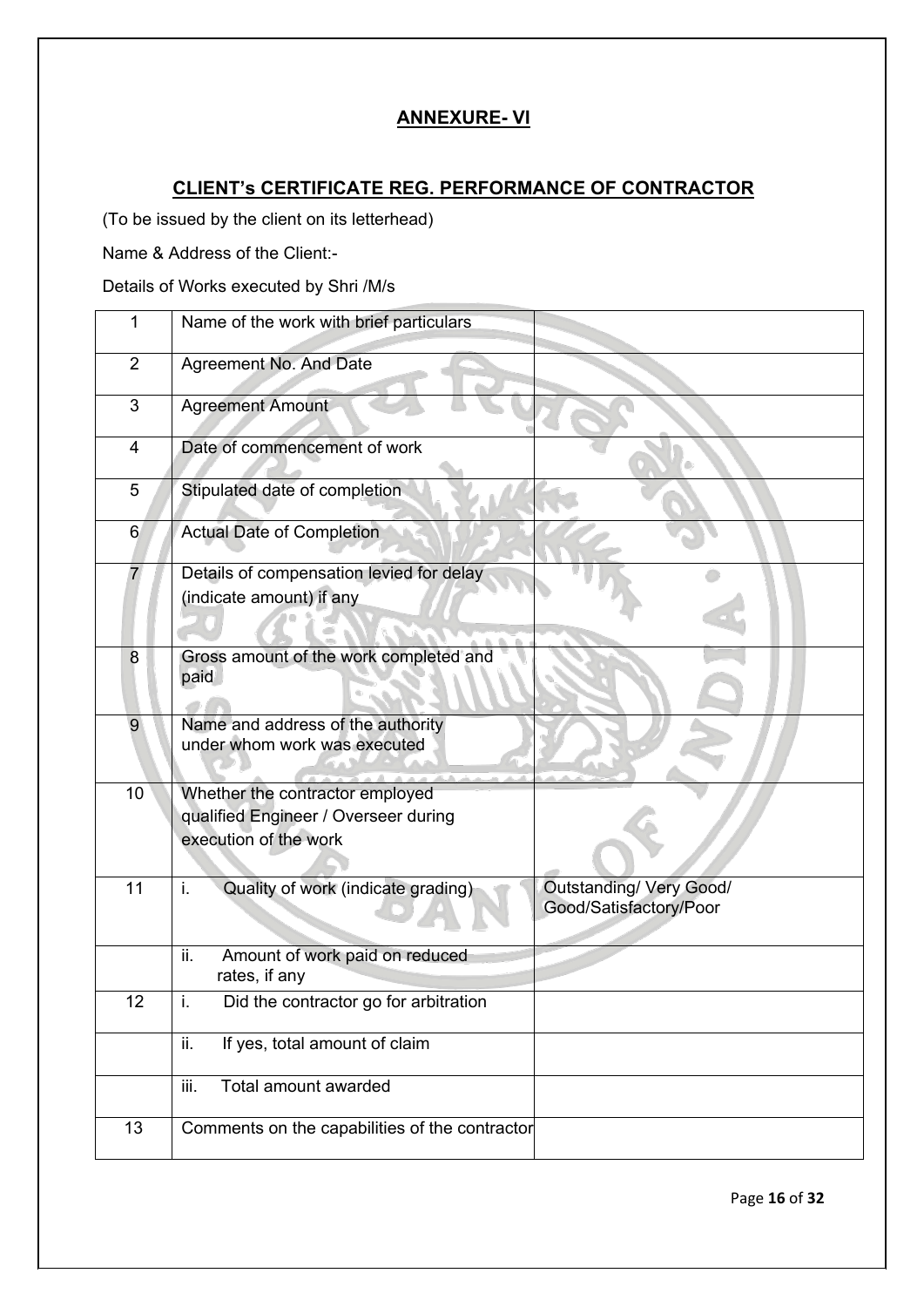| a. | <b>Technical proficiency</b>   | Outstanding/Very Good/<br>Good/Satisfactory/Poor |
|----|--------------------------------|--------------------------------------------------|
|    |                                |                                                  |
| b. | <b>Financial soundness</b>     | Outstanding/Very Good/                           |
|    |                                | Good/Satisfactory/Poor                           |
| C. | Mobilisation of adequate T & P | Outstanding/Very Good/                           |
|    |                                | Good/Satisfactory/Poor                           |
| d. | Mobilisation of manpower       | Outstanding/Very Good/                           |
|    |                                | Good/Satisfactory/Poor                           |
| е. | General behavior               | Outstanding/Very Good/                           |
|    |                                | Good/Satisfactory/Poor                           |

Signature of the Reporting Officer\* with Office seal

\* Regarding performance report/clients certificate, for works carried out for Government/ public sector companies, the certificate should be signed by the concerned Executive Engineer or an officer in an equivalent or higher rank. For works carried out for Private companies, Copy of TDS Certificate(s) issued by the Client(s) has to be submitted for proving the credentials/contract amount.

(i) All columns should be filled .in properly

(ii) The Client Certificates should be submitted in a sealed cover addressed to the

Reserve Bank of India, Jammu

Page **17** of **32**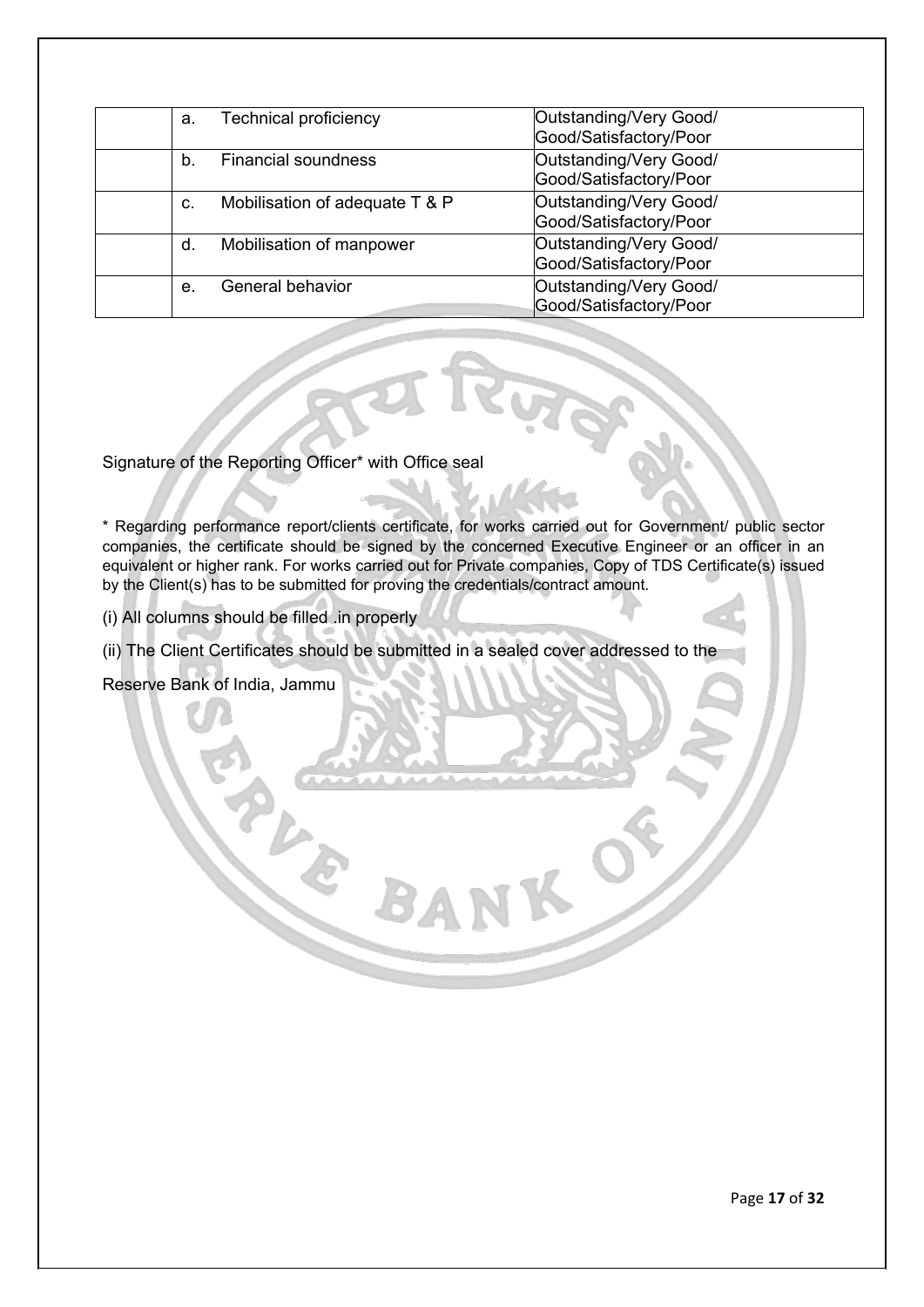# **Check list for documents submitted or not submitted**

<span id="page-18-0"></span>

| 1. Formal letter requesting empanelment on official letterhead of the applicant  |                  |
|----------------------------------------------------------------------------------|------------------|
|                                                                                  |                  |
| Submitted)                                                                       |                  |
| 3. Trade License / Certificate of incorporate / partnership deed                 |                  |
|                                                                                  |                  |
| 4. Copy of PAN Card & other related Income Tax documents.                        |                  |
|                                                                                  |                  |
| Submitted)                                                                       | (Submitted / Not |
| 6. Copy of MSMED Registration Certificate, if any.                               |                  |
| (Submitted / Not Submitted)                                                      |                  |
|                                                                                  |                  |
|                                                                                  |                  |
| 9. Copies of the Audited Final Account for last 3 years                          |                  |
|                                                                                  |                  |
| 10. Client's Certificate from one client in sealed official cover of the client. |                  |
|                                                                                  |                  |
| 12. Banker's certificate in sealed official cover of the bank.                   |                  |
|                                                                                  |                  |
|                                                                                  |                  |
| 14. Other relevant certificates.                                                 |                  |
|                                                                                  |                  |
|                                                                                  |                  |
| (If submitted please mention the name of the certificates above)                 |                  |
|                                                                                  |                  |

आवेदक का हस्ता�र/ Signature of the applicant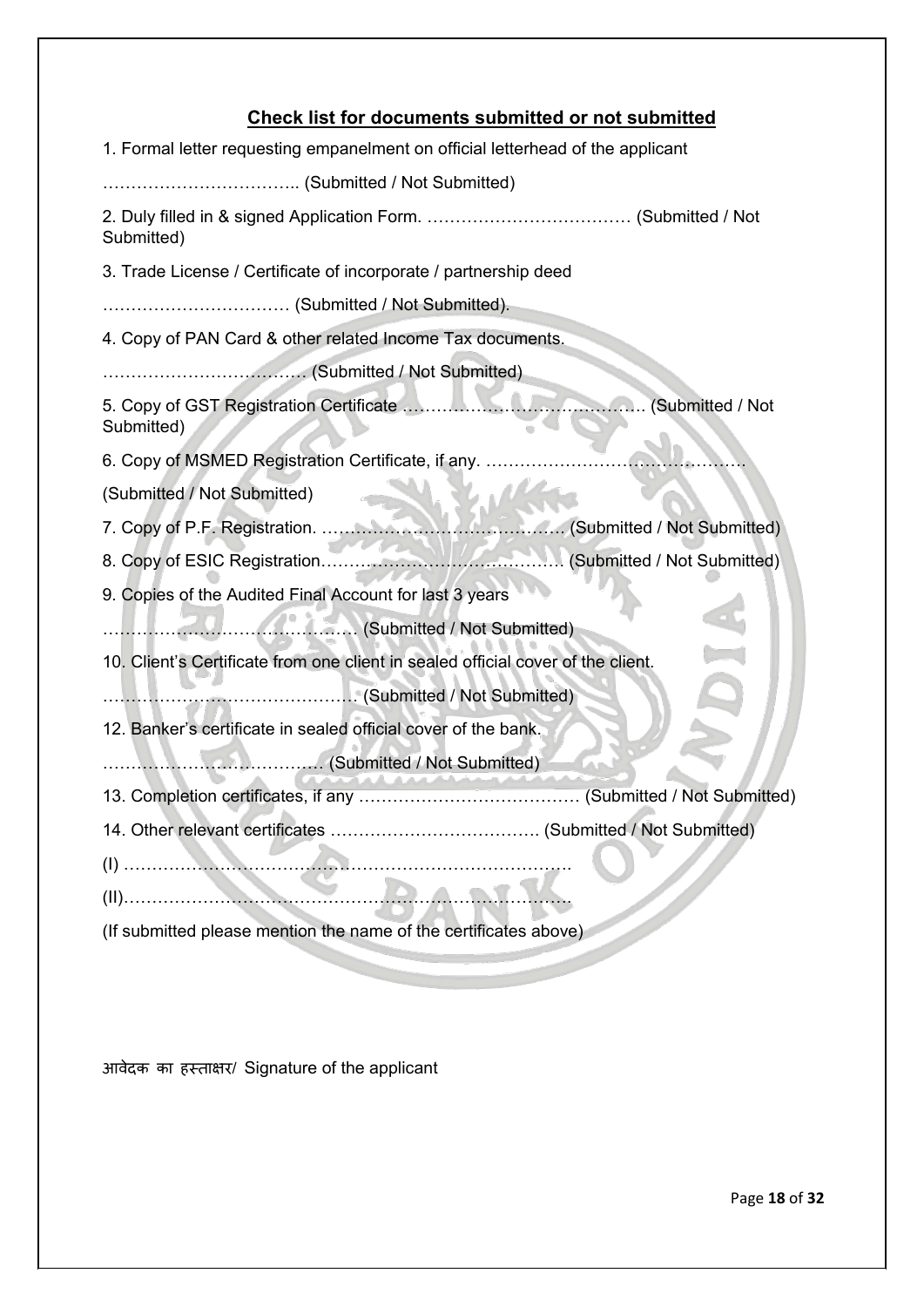### **PART B**

#### **EMPANELMENT OF ARCHITECTS**

<span id="page-19-1"></span><span id="page-19-0"></span>Reserve Bank of India, Jammu invites sealed applications for Empanelment architects having their establishment at Jammu & Kashmir for their empanelment for the period of 3 years for planning, designing, supervising the execution etc. of various works estimated to cost up to Rs.25 Lakhs and cost Rs. 25 lakh to Rs.50 lakh. The Pre-qualification criteria for enlistment of Architect is detailed below:

#### **Pre-qualification Criteria:**

| S.no           | <b>Criteria</b>                                             | For works costing upto ₹ 25<br>lakhs                                                                                                                                                                                                                                                                                                                                                                | For works costing upto ₹ 50<br>lakhs                                                                                                                                                                                                                                                                                                                                                              |
|----------------|-------------------------------------------------------------|-----------------------------------------------------------------------------------------------------------------------------------------------------------------------------------------------------------------------------------------------------------------------------------------------------------------------------------------------------------------------------------------------------|---------------------------------------------------------------------------------------------------------------------------------------------------------------------------------------------------------------------------------------------------------------------------------------------------------------------------------------------------------------------------------------------------|
| $\mathbf{1}$   | Experience                                                  | Minimum 5 (five) years in the<br>field of architectural/interior<br>designing works (during last 5<br>years ending May 31, 2022)                                                                                                                                                                                                                                                                    | Minimum 5 (five) years in the<br>field of architectural/interior<br>designing works (during last 5<br>years ending May 31, 2022)                                                                                                                                                                                                                                                                  |
| $\overline{2}$ | Number of<br>Minimum works of<br>similar nature<br>executed | Minimum 3 (three) works of<br>architectural/interior designing<br>of similar nature during last 5<br>(five) years ending May 31,<br>2022.                                                                                                                                                                                                                                                           | Minimum 3 (three) works of<br>architectural/interior designing<br>of similar nature during last 5<br>(five) years ending May 31,<br>2022.                                                                                                                                                                                                                                                         |
| 3              | Minimum cost of<br>each completed<br>eligible work          | One work of<br>architectural/interior designing<br>of similar nature individually<br>costing not less than Rs.20<br>Lakh<br>or<br>two works of<br>architectural/interior designing<br>of similar nature individually<br>costing not less than Rs.12.5<br>Lakh<br>or<br>three works of<br>architectural/interior designing<br>of similar nature individually<br>costing not less than Rs.10<br>Lakh. | One work of<br>architectural/interior designing<br>of similar nature individually<br>costing not less than Rs.40<br>Lakh<br>or<br>two works of<br>architectural/interior designing<br>of similar nature individually<br>costing not less than Rs.25<br>Lakh<br>or<br>three works of<br>architectural/interior designing<br>of similar nature individually<br>costing not less than Rs.20<br>Lakh. |
| $\overline{4}$ | Membership                                                  | Should be a member of the<br>Council of Architecture, India<br>with valid registration                                                                                                                                                                                                                                                                                                              | Should be a member of the<br>Council of Architecture, India<br>with valid registration                                                                                                                                                                                                                                                                                                            |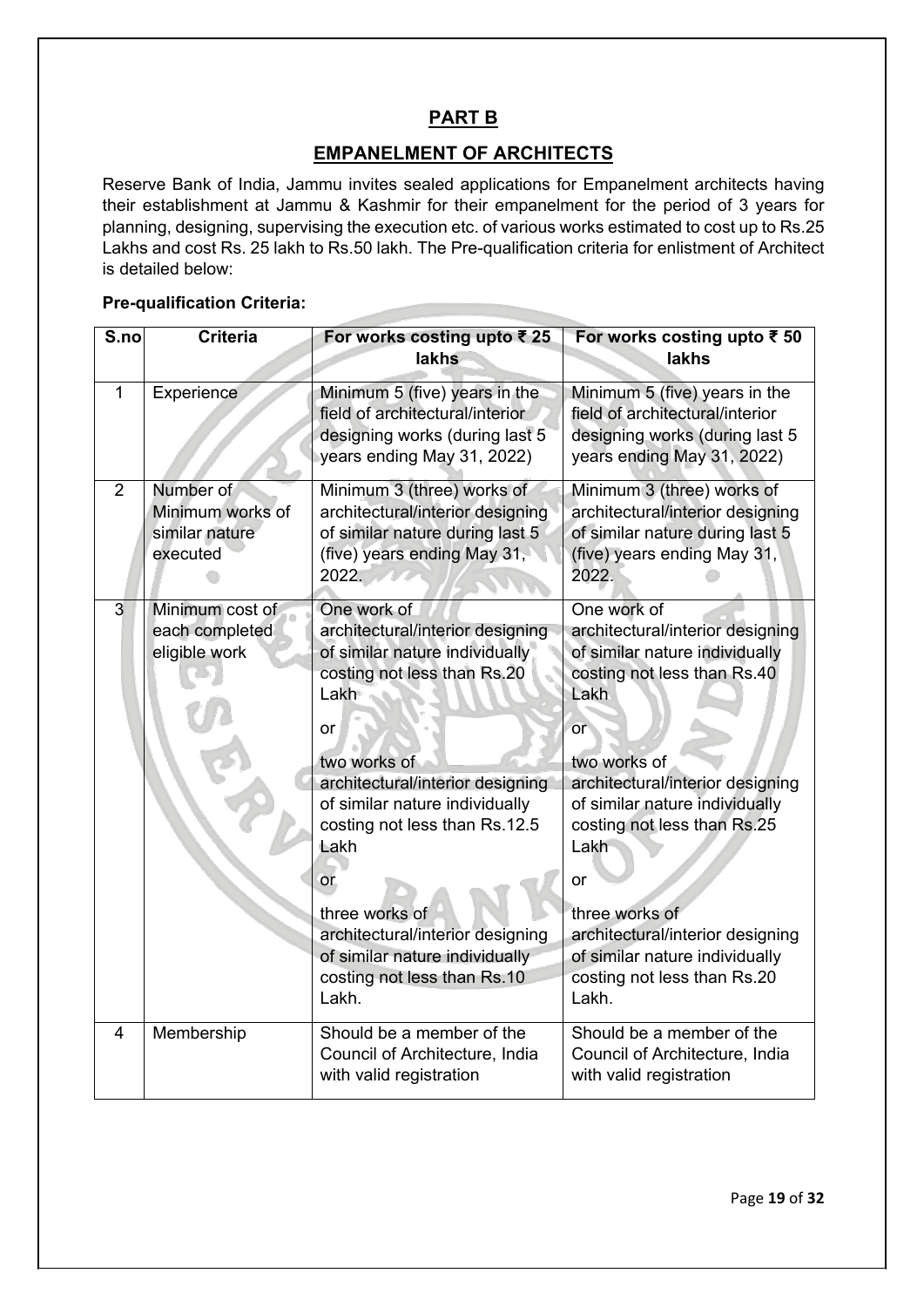### **APPLICATION FORM FOR EMPANELEMENT OF ARCHITECTS**

<span id="page-20-0"></span>Regional Director Reserve Bank of India Estate Department Rail Head Complex Jammu - 180012

I/We have read and understood the instructions and the terms and conditions contained in the application form. I/We do hereby declare that the information furnished in the application and in the supplementary sheets from pages to the supplementary sheets from pages to the is correct to the best of my/our knowledge and belief.

|              |                                          | Category (upto 25 lakhs or<br>upto 50 lakhs) |
|--------------|------------------------------------------|----------------------------------------------|
|              | Application submitted for empanelment in |                                              |
| Signature: : |                                          |                                              |
|              | Name & Designation :                     |                                              |
| Address:     |                                          |                                              |
| E-mail:      |                                          |                                              |
|              | Phone/Mobile No.:                        |                                              |
| Place:       |                                          |                                              |
| Date:        |                                          |                                              |
|              |                                          | Seal of the applicant                        |
|              |                                          |                                              |
|              |                                          |                                              |
|              | <b>BA</b>                                |                                              |
|              |                                          |                                              |
|              |                                          |                                              |
|              |                                          |                                              |

Page **20** of **32**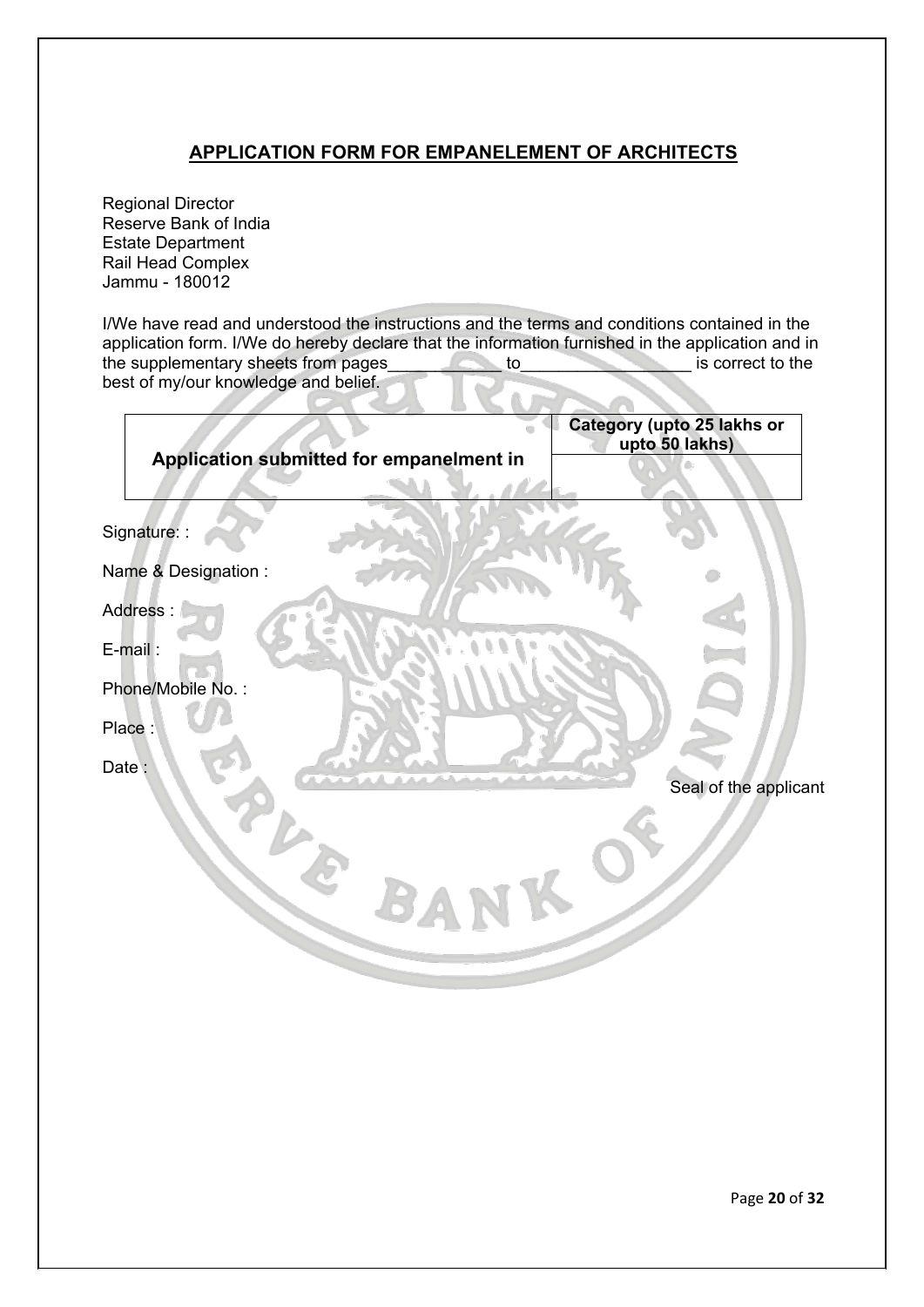

**Reserve Bank of India Estate Department Jammu**

<span id="page-21-1"></span><span id="page-21-0"></span>**Notice inviting Applications for empanelment of Architects / firms of Architects**

#### **Instructions to the Applicants and General Conditions:**

Intending applicants are required to submit in duplicate their full bio-data giving details about their organization, experience, technical personnel in their organization, spare capacity, proven competence to handle major works, in-house computer aided design facilities etc. in the enclosed proforma.

2. As the time is the essence of the contract, the ability and competence of the applications to render required service within the specified time frame will be a major factor while deciding the selection of the Architects for preparation of a panel of Architects.

3. The applications shall be signed by the person/s on behalf of the organization having necessary Authorization/Power of Attorney to do so. Each page of application shall be signed (copy of Power of Attorney/Memorandum of Association shall be furnished along with the application).

4. The applicants shall be required to furnish written information about the names and addresses of their bankers and clients. Full details like names, postal addresses, e-mail IDs, telephone (landline and mobile) nos., fax nos., etc., of the executives who can be contacted at the office of their bankers and clients shall be furnished. The client-wise names of work(s), year(s) of execution of work(s), scale of fees paid and the actual amount of the paid professional fees, completion time stipulated in the contract and actual time taken to complete the work, name(s) and full contact details of the officers/ authorities / departments under whose control the work(s) was/were completed shall be submitted along with the completed application. The firms interested for empanelment shall also have to produce documentary evidence in respect of their experience, copies of the detailed work orders indicating date of award, time given for completing the work, etc., and the corresponding completion certificates indicating actual date of completion and actual amount of professional fees paid for carrying out similar works, etc.

5. If the space in the proforma is insufficient for furnishing full details, such information may be supplemented on separate sheet stating therein the part of the proforma and serial number. Separate sheets shall be used for each part of the application.

6. Format of Client's Certificate as per [Annexure-vi](#page-16-0) and Banker's certificate as per [Annexure-v](#page-15-0) is attached along with blank application form. The applicant has to submit the said Client's certificate from at least one of their clients for whom they have carried out Eligible works in terms of pre-qualifications criteria described in the notice inviting application in a sealed cover of the client. Client's certificate issued by a Government / Semi-Government organisation or a PSU should be signed by an official of the rank of Executive Engineer or equivalent. Client's report issued by private organisation shall also accompany TDS Certificate(s) issued by the Client(s) for proving the credentials/contract amount. Application received without the specified certificate in the specified format shall be rejected and the Bank shall have the right to independently verify the submitted certificates. Aforementioned certificate must be submitted along with their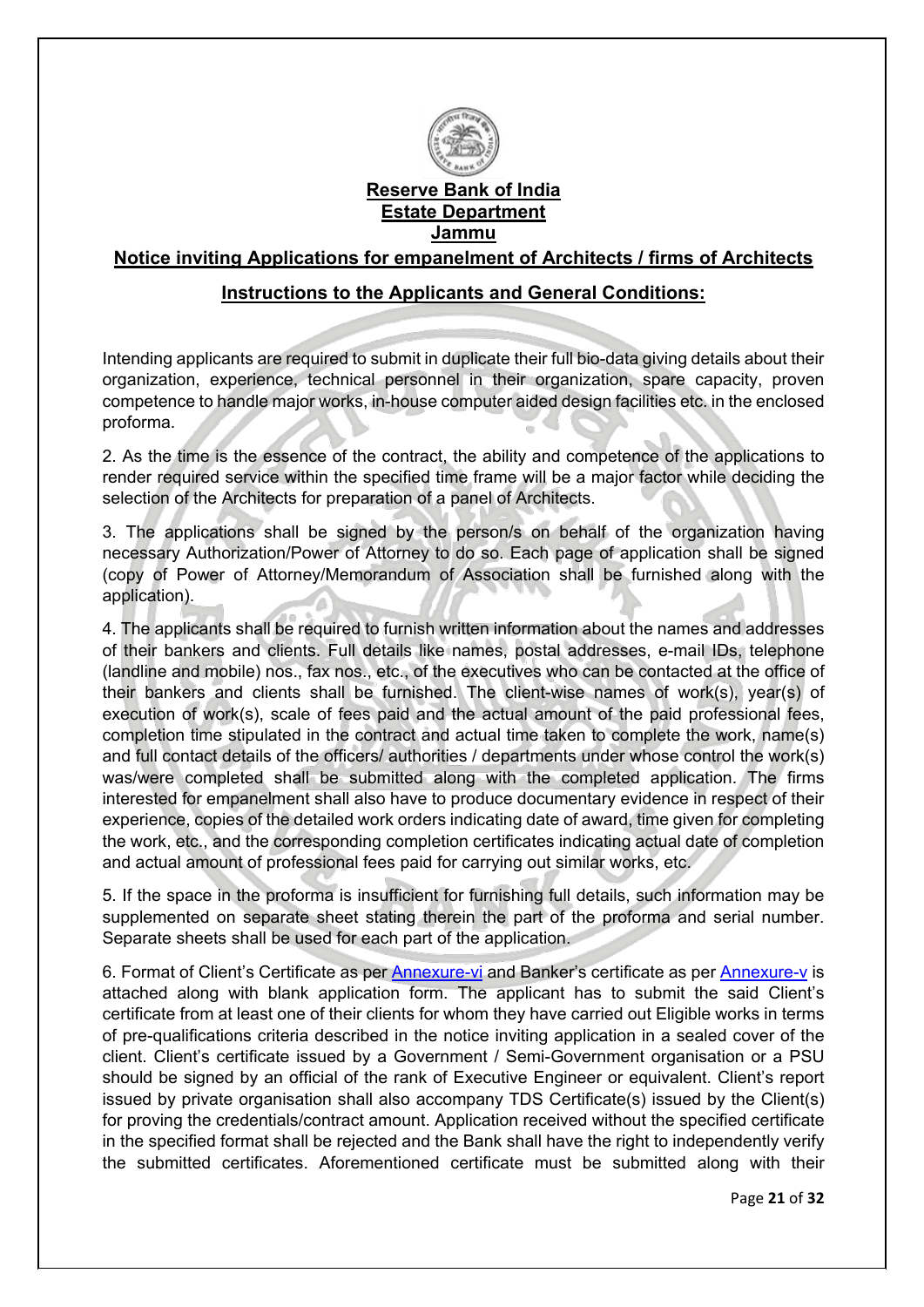application in sealed cover addressed to The Regional Director, Reserve Bank of India, Estate Department, Jammu.

7. While filling up the application with regard to the list of important projects completed or on hand, the applicants shall include separate sheet in the prescribed format.

8. The applicant must have at least two qualified graduate architects (having minimum of 5 years' experience in planning, designing and construction of buildings / office interiors / renovation of building works on their regular establishment and necessary drawing office with supporting staff for being always available for construction / furnishing required help in getting plans, sanctions, completion certificates from the local municipal authorities. They should also have computer facilities with AutoCAD package and other relevant software for design.

9- The appointed Architect / Firm of Architect shall, with the prior approval of the Bank

and within the fees as decided during the selection process / Design competition, engage the services of well qualified specialists or consultants services.

(i) Structural

- (ii) Electrical
- (iii) Sanitary, drainage and water supply
- (iv) Air conditioning (in case of office interiors and renovation work only)

The fees of these Specialists/Consultants appointed under this clause shall be paid by the Architects, who shall also be responsible for all the work, action, omissions of such specialists/consultants.

10. Services to be rendered by the Architects.

(a) to take instructions from the Bank and prepare sketch designs making revisions till sketch

designs are finally approved by the Bank and making preliminary estimates of cost

(b) to submit required drawing to the Local Authority and obtain approval

- (c) to nominate and instruct consultants
- (d) to prepare architectural working drawings, structural drawings, including design and all other

drawings for various trades

(e) to scrutinize applications for empanelment of contractors, forward recommendations to the Bank

for making a panel of contractors

(f) to draw detailed specifications, estimates, rate analysis, etc. for various trades

(g) to submit Assessment Reports on tenders received for various trades along with comparative

statements and recommendations for award of work

- (h) to prepare and supply 3 sets of all drawings for execution
- (i) to visit the site periodically when the work is in progress
- (j) to submit in detail, quantities of steel and cement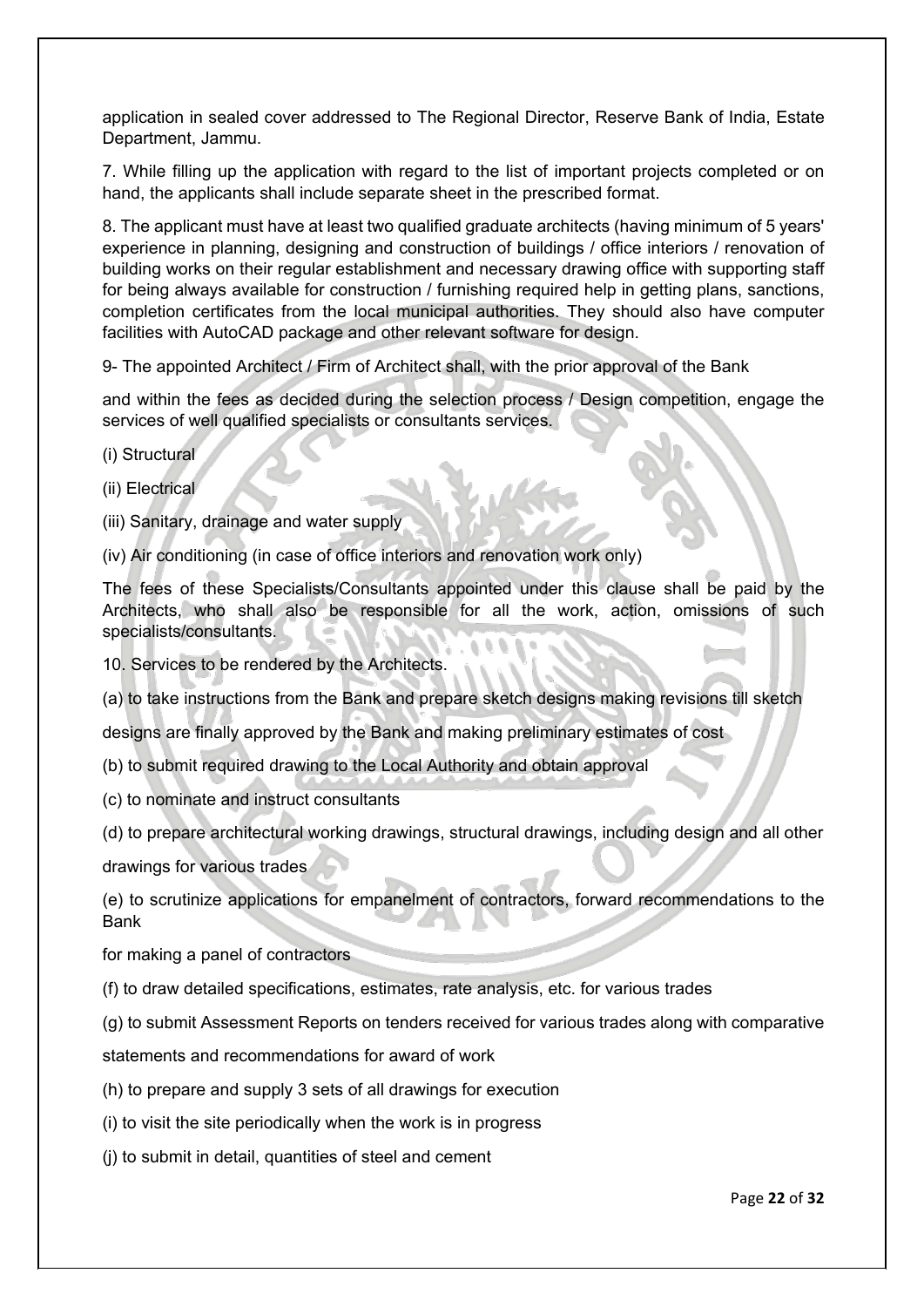(k) to obtain Occupation Certificate from Local Municipal Authority

(l) to submit Completion Drawings

(m) to render assistance to the Bank for settlement of initial ratable value

(n) any other services in connection with the said works and normally rendered by the Architects and not referred to in above

Note - If the scope of work includes supervision, then the Architect shall post a full time Resident Engineer and the entire responsibility for the quality of work, payment of bills, timely completion of the project rests with the Architect.

11. Applications containing false and/or incomplete information are liable for rejection.

12. Decision of the Bank in regard to preparation of various panel of the architects shall be final. The Bank is not bound to assign any reasons therefor.

13. The panel of architects once prepared, shall be valid for a period of 3 years and the Bank is free to extend this time limit at Bank's discretion.

14.The Architect for any particular work shall be selected from the respective panel at the discretion of the Bank and such selected architects are required to execute agreements as per Bank's format and as per the fee as decided during the selection of architect.

15. Names of the firms of architects shall be removed from the approved panel in the event of occurrence of any one or more of the failures on their part as detailed below:

(a) Fails to respond to the call notice inviting quotes for chargeable scale of fees or fails to take part in the design competition consecutively on two occasions in a period of two years.

(b) Fails to perform as per the requirements of any awarded contract. Persistently violates any of the important conditions of the contract like maintaining time schedule and business dealings, etc.

(c) Fails to abide by the condition of registration/ empanelment or is found to have given false particulars at the time of registration/ empanelment.

(d) Is declared or is in the process of being declared bankrupt/ insolvent, wound up, dissolved or partitioned.

E BANK O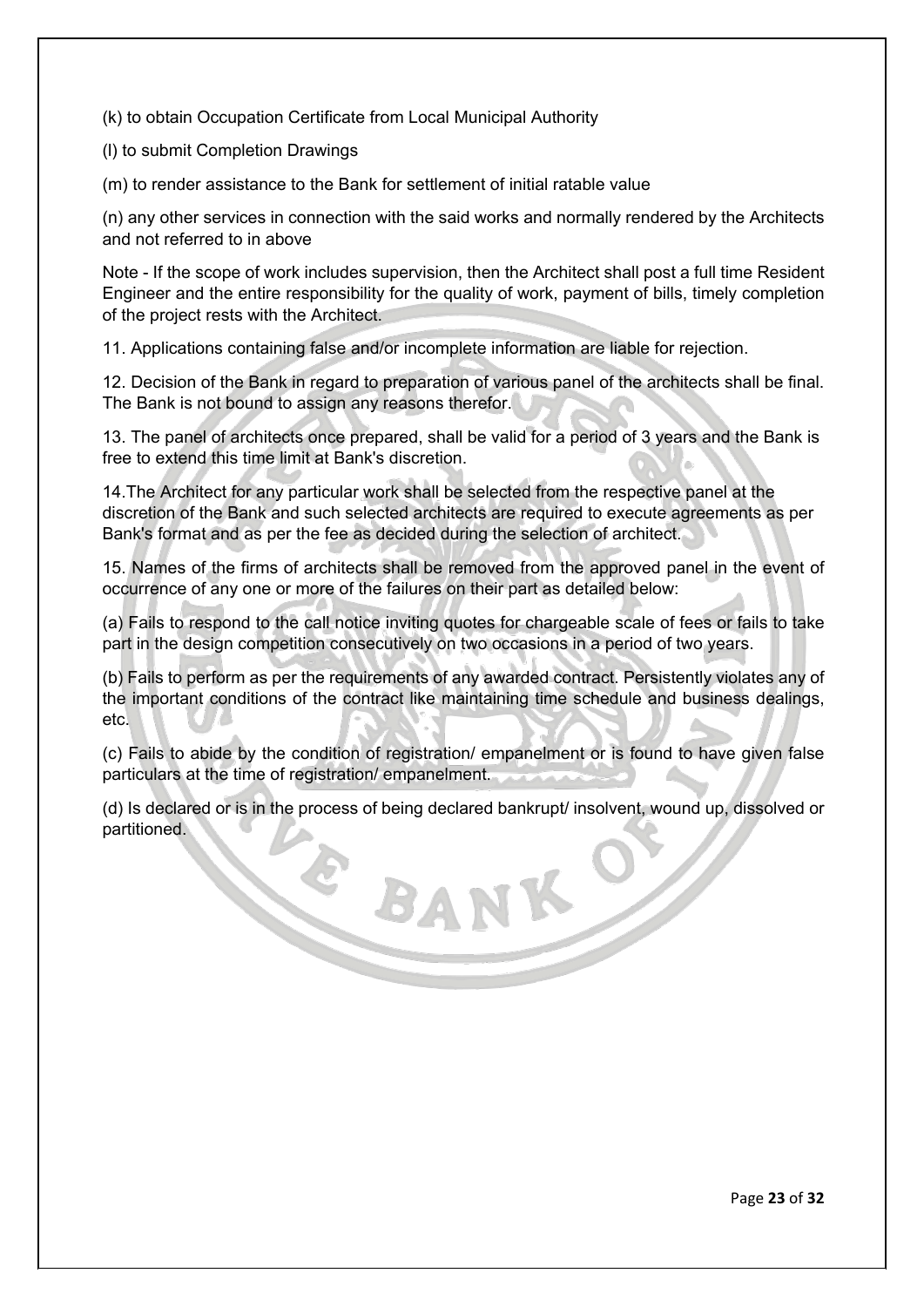# **Information to Be Furnished by the Applicant**

<span id="page-24-0"></span>

| 1.             | Name, composition and registered office address   Submitted / Not submitted<br>Details to be furnished in the prescribed Proforma<br>(ANNEXURE- VII).                                                                                                                                                                                                                           |                           |
|----------------|---------------------------------------------------------------------------------------------------------------------------------------------------------------------------------------------------------------------------------------------------------------------------------------------------------------------------------------------------------------------------------|---------------------------|
| 2.             | Whether individual or a partnership firm with full Submitted / Not submitted<br>particulars of the other partners including their<br>professional<br>qualifications,<br>names,<br>age,<br>experience etc. are furnished?<br>Note. - Details to be furnished in prescribed<br>proforma<br>ANNEXURE- VII & ANNEXURE- VIII. Attach<br>separate sheets, if required                 |                           |
| 3.             | Names, qualification and experience of all Submitted / Not submitted<br>technical personnel in the firm.<br>Details to be furnished in the prescribed Proforma<br>(ANNEXURE-VIII).                                                                                                                                                                                              |                           |
| 4.             | <b>Whether registered as a member Council of</b><br>Architecture?<br>State the Registration No. & attach a copy of<br>lcertificate.                                                                                                                                                                                                                                             | Yes /No                   |
| 5.             | Similar works executed during last five years by<br>the firm together with cost of individual project.<br>The full address of the clients for whom the works<br>have been executed.<br>Note: Details to be furnished in the prescribed<br>proforma- ANNEXURE-IX & ANNEXURE-X<br>Attach separate sheets, if required. Client reports<br>are to be furnished as per the ANNEXURE- | Submitted / Not submitted |
| 6.1            | Important large projects on which the firm is<br>engaged at present and their estimated cost<br>(stages of work viz. planning and construction).<br>The full address of the clients for whom the works<br>are being executed.<br>Details to be furnished in the Prescribed proforma.<br><u>(ANNEXURE- XI)</u> .                                                                 | Submitted / Not submitted |
| 7 <sub>1</sub> | Name and address of the banker/s of Architect /<br>firm of Architect.<br>Banker's report as per <b>Annexure V</b> is to be<br>furnished.                                                                                                                                                                                                                                        | Submitted / Not submitted |
| 8.             | Whether the firm is involved / has been involved at<br>any time in any litigations / arbitrations pertaining<br>to their professional commitments?<br>If yes, details to be furnished regarding nature of<br>the complaint, year and outcome of the exercise.                                                                                                                   | Yes /No                   |
| 9.             | <b>Financial standing</b>                                                                                                                                                                                                                                                                                                                                                       | Submitted / Not submitted |

Page **24** of **32**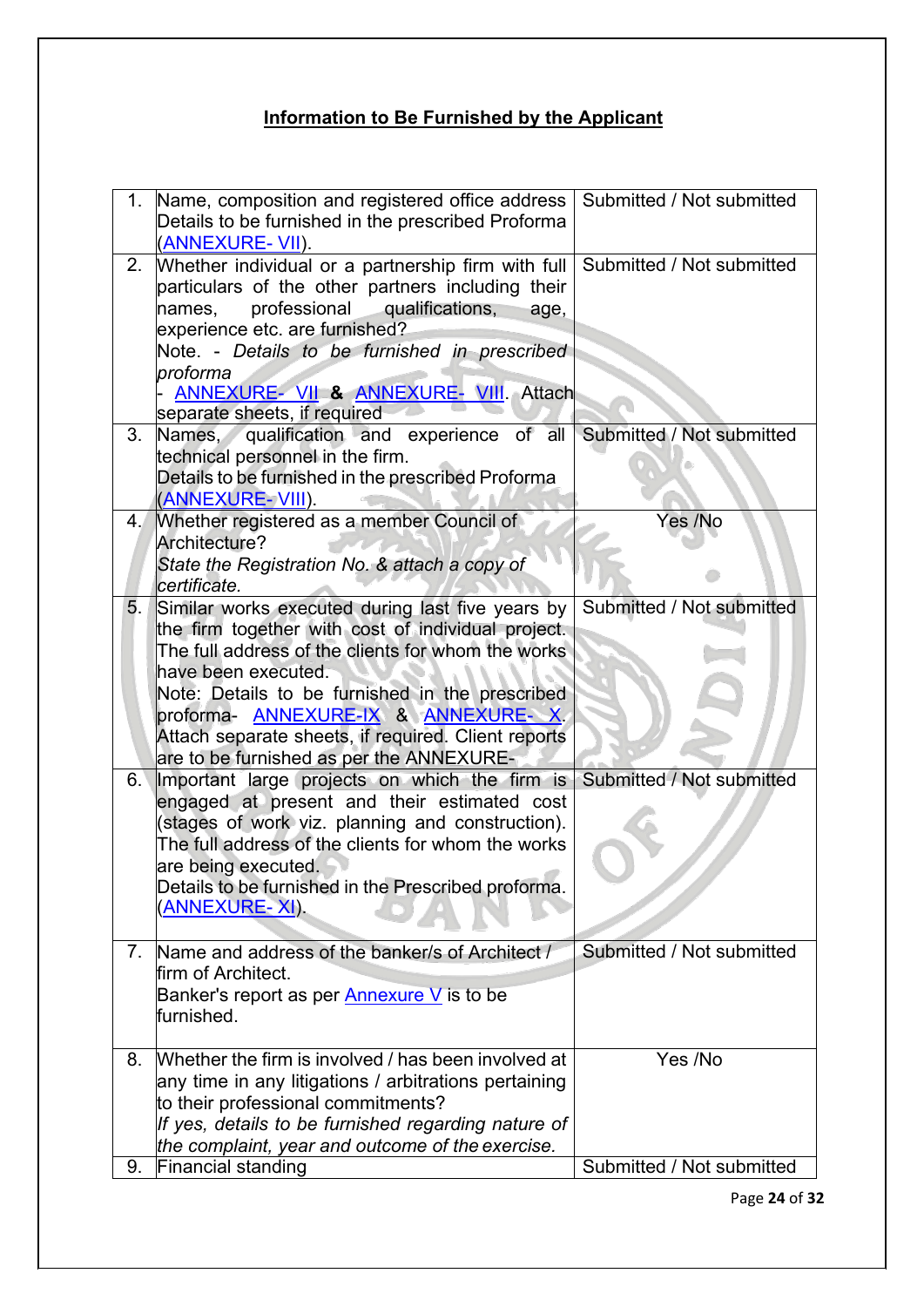| Copies of the Tax Clearance certificates for GST<br>I Income Tax, Tax assessment orders along with<br>latest final accounts of the business of the<br>architect duly certified by a Chartered Accountant<br>should be enclosed in proof of their<br>creditworthiness for the last three consecutive<br>financial years. |
|-------------------------------------------------------------------------------------------------------------------------------------------------------------------------------------------------------------------------------------------------------------------------------------------------------------------------|
| 10. List of meritorious awards, if any.                                                                                                                                                                                                                                                                                 |

BA

Name & Signature:

Full address & office seal:

Place & Date:

Page **25** of **32**

 $\delta$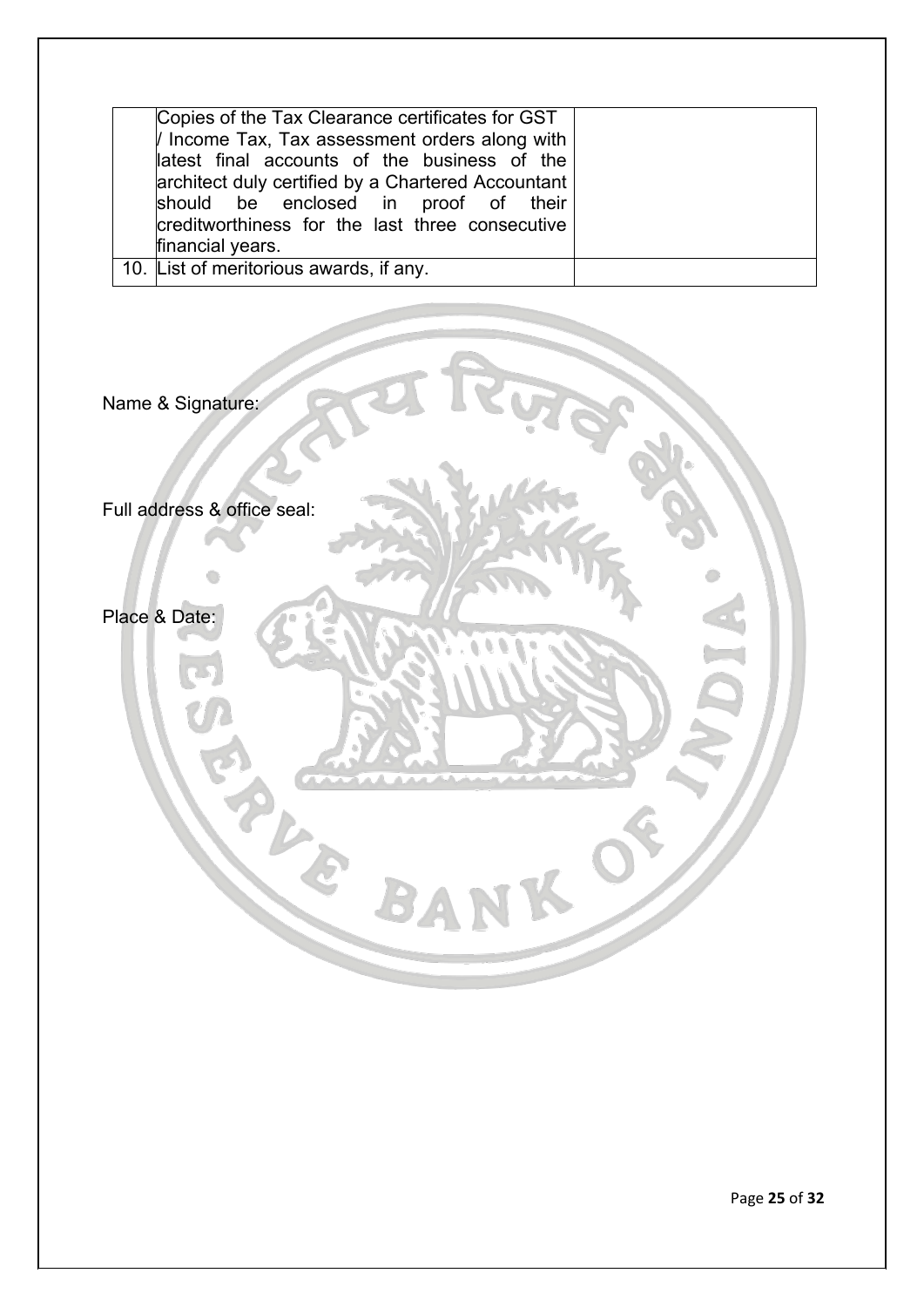## **ANNEXURE- VII**

## **Composition of the Firm**

<span id="page-26-1"></span><span id="page-26-0"></span>

| 1    | Name of the Architect / firm of Architect:                |  |
|------|-----------------------------------------------------------|--|
|      | <b>Attach</b><br>attested<br>photocopy<br>an<br><b>of</b> |  |
| 2    | Certificate or Registration)                              |  |
|      | Legal Status of the Firm: (Individual                     |  |
|      | company / Partnership firm / Joint                        |  |
|      | Venture firm)                                             |  |
| 3(a) | <b>Registered Address:</b>                                |  |
| 3(b) | Telephone                                                 |  |
| 3(c) | <b>FAX /Tele-fax</b>                                      |  |
| 4(a) | <b>Contact Person</b>                                     |  |
| 4(b) | Designation                                               |  |
| 4(c) | <b>Full Postal Address</b>                                |  |
| 4(d) | Email id                                                  |  |
| 4(e) | Mobile no.                                                |  |
| 5    | Number<br>of years of experience of                       |  |
|      | Architects / Firm of Architects in the field              |  |
| 6    | Names and titles of Directors or Partners                 |  |
| 7    | In case the company is subsidiary, the                    |  |
|      | involvement, if any, of the Parent                        |  |
|      | Company in the Bank's proposed work                       |  |
| 8    | State whether in-house expertise is                       |  |
|      | available for all services / sub-systems.                 |  |
| 9    | Was the applicant ever required to                        |  |
|      | suspend the eligible works for a period of                |  |
|      | more than six months continuously after                   |  |
|      | commencement? If yes, then furnish the                    |  |
|      | reasons thereof.                                          |  |
| 10   | Has the applicant or any constituent                      |  |
|      | partner in case of partnership firm, ever                 |  |
|      | abandoned the awarded works before                        |  |
|      | their completion? if so, give name of the                 |  |
|      | project and reasons for abandonment.                      |  |
| 11   | Has the applicant or any constituent                      |  |
|      | partner in case of partnership firm, ever                 |  |
|      | debarred<br>black-listed<br>from<br>been                  |  |
|      | competing in any organization at any                      |  |
|      | time? If so, give details                                 |  |
|      |                                                           |  |

Page **26** of **32**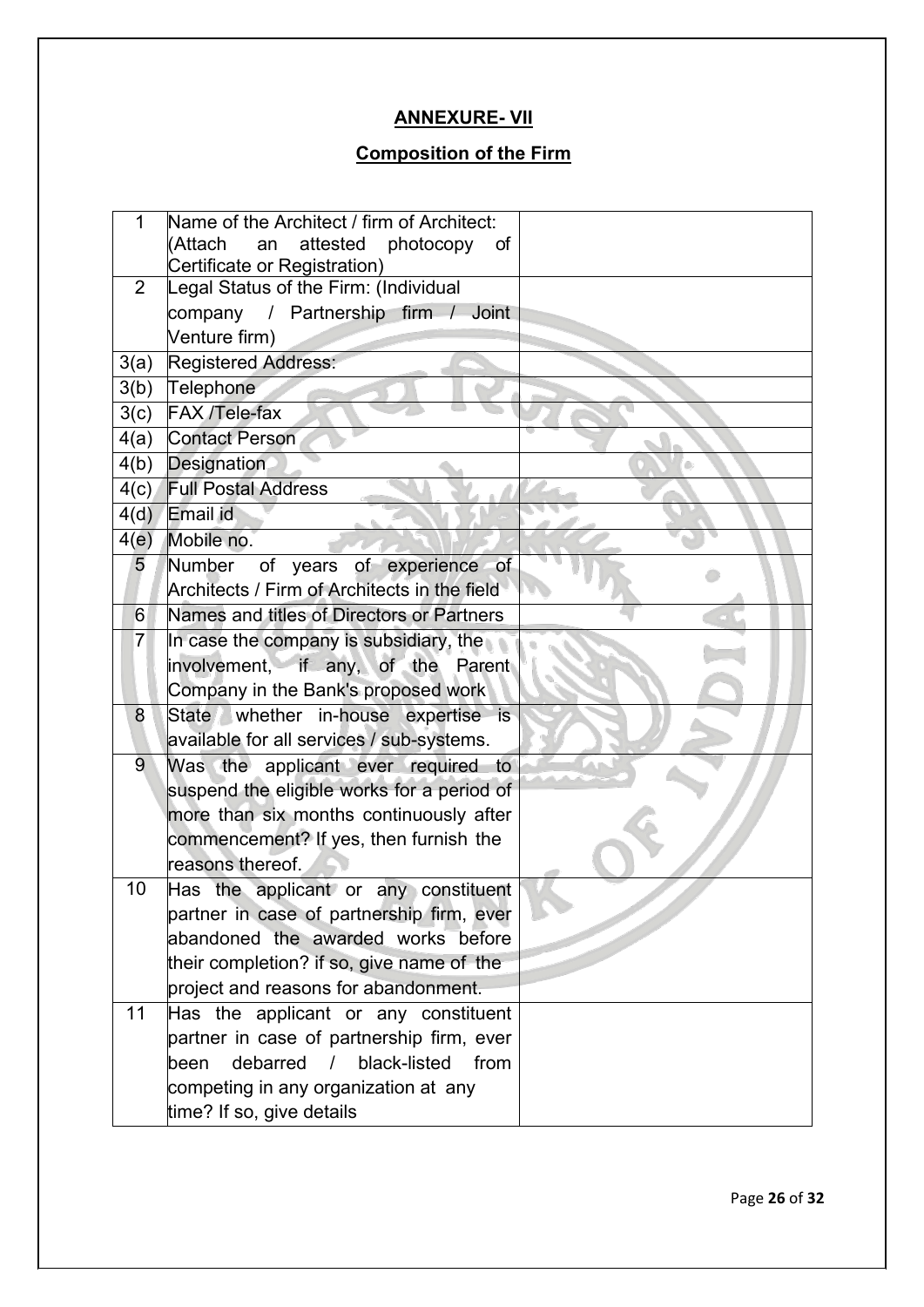| Has the applicant or any constituent<br>partner in case of partnership firm, ever<br>been convicted? |  |
|------------------------------------------------------------------------------------------------------|--|
| Whether the Applicant is involved in<br>frequent litigations in the last five years?                 |  |

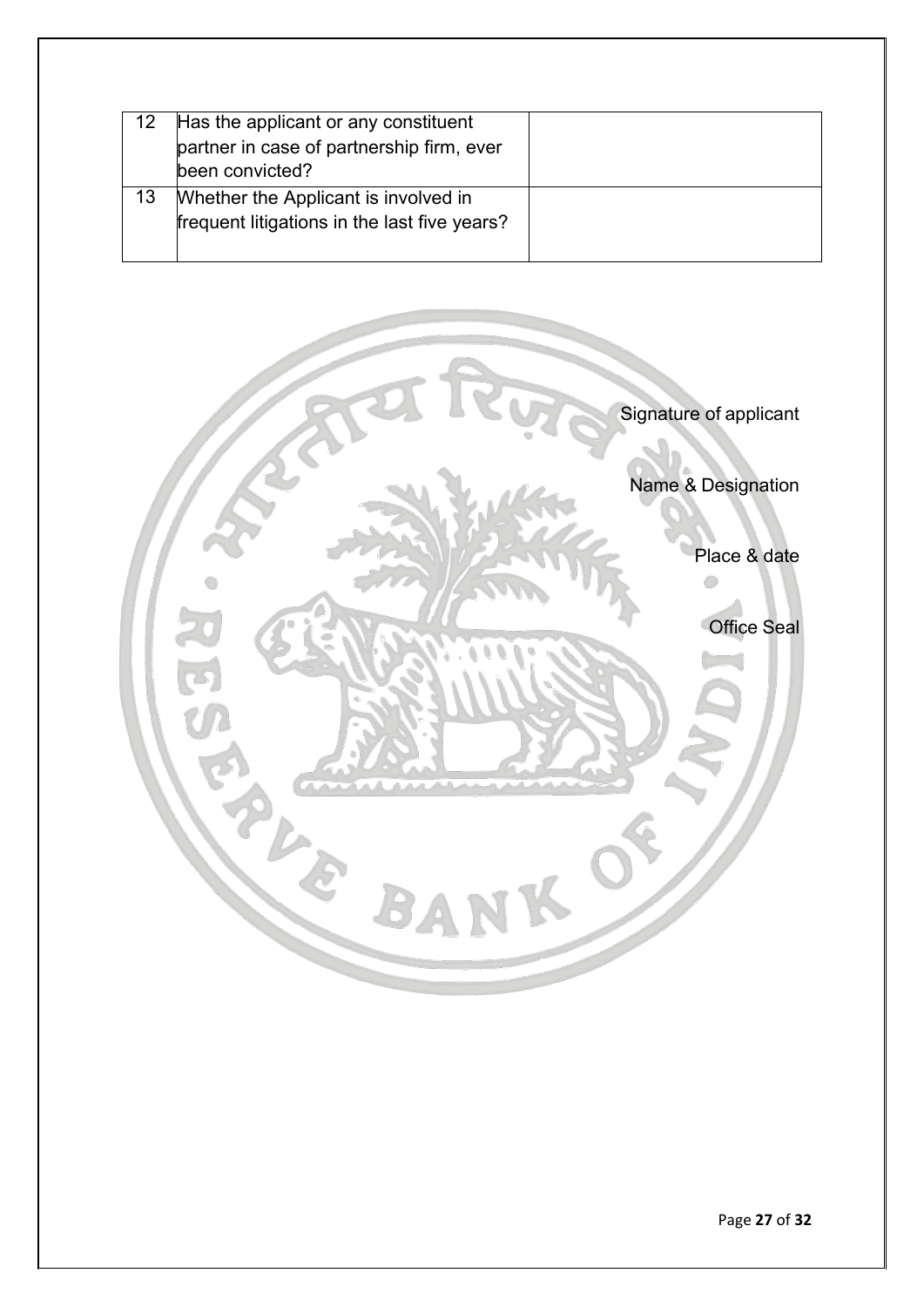## **ANNEXURE- VIII**

# <span id="page-28-1"></span><span id="page-28-0"></span>**List of technical personnel, giving their technical qualifications, experience including that in the present firm / organization. The statement should also show the administrative staff available in the organization**

| No. | Name | Age | Qualification | <b>Experience</b> |  |
|-----|------|-----|---------------|-------------------|--|
|     |      |     |               |                   |  |

| <b>Nature of works</b><br>handled                                                              | Name of the<br>projects handled<br>with cost details | Date from which<br>employed in the<br>present<br>organisation /<br>firm | <b>Indicate special</b><br>experience if any |  |  |  |  |  |
|------------------------------------------------------------------------------------------------|------------------------------------------------------|-------------------------------------------------------------------------|----------------------------------------------|--|--|--|--|--|
| 6.                                                                                             |                                                      | 8.                                                                      | 9.                                           |  |  |  |  |  |
| Signature, date and stamp of the applicant Authorized representative<br>$\cdot$ $\cdot$<br>. . |                                                      |                                                                         |                                              |  |  |  |  |  |

Note: Mention other points, if any, to show technical and managerial competency to indicate any important point in your favour.

#### **(A) Infrastructure available for handling the consultancy work:**

The details in a separate sheet shall include the office set up such as carpet area of the registered office, no. of computers, in house computer aided design and planning facility like Auto CAD package. etc.

Signature, date and stamp of the applicant /

Authorized representative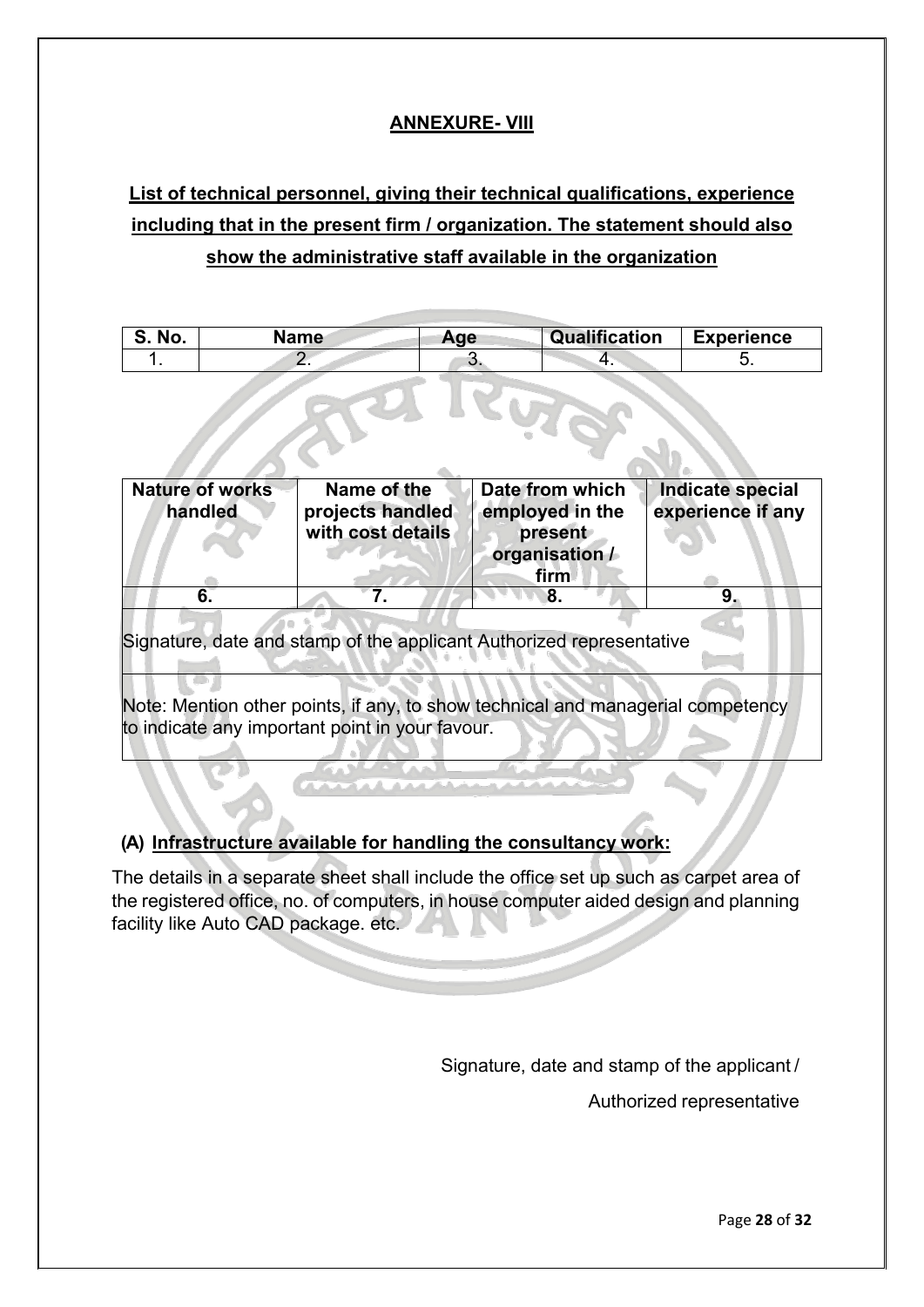#### **ANNEXURE- IX**

## **DETAILS OF THE ELIGIBLE SIMILAR WORKS COMPLETED IN THE LAST FIVE YEARS**

FAR

<span id="page-29-1"></span><span id="page-29-0"></span>

Page **29** of **32**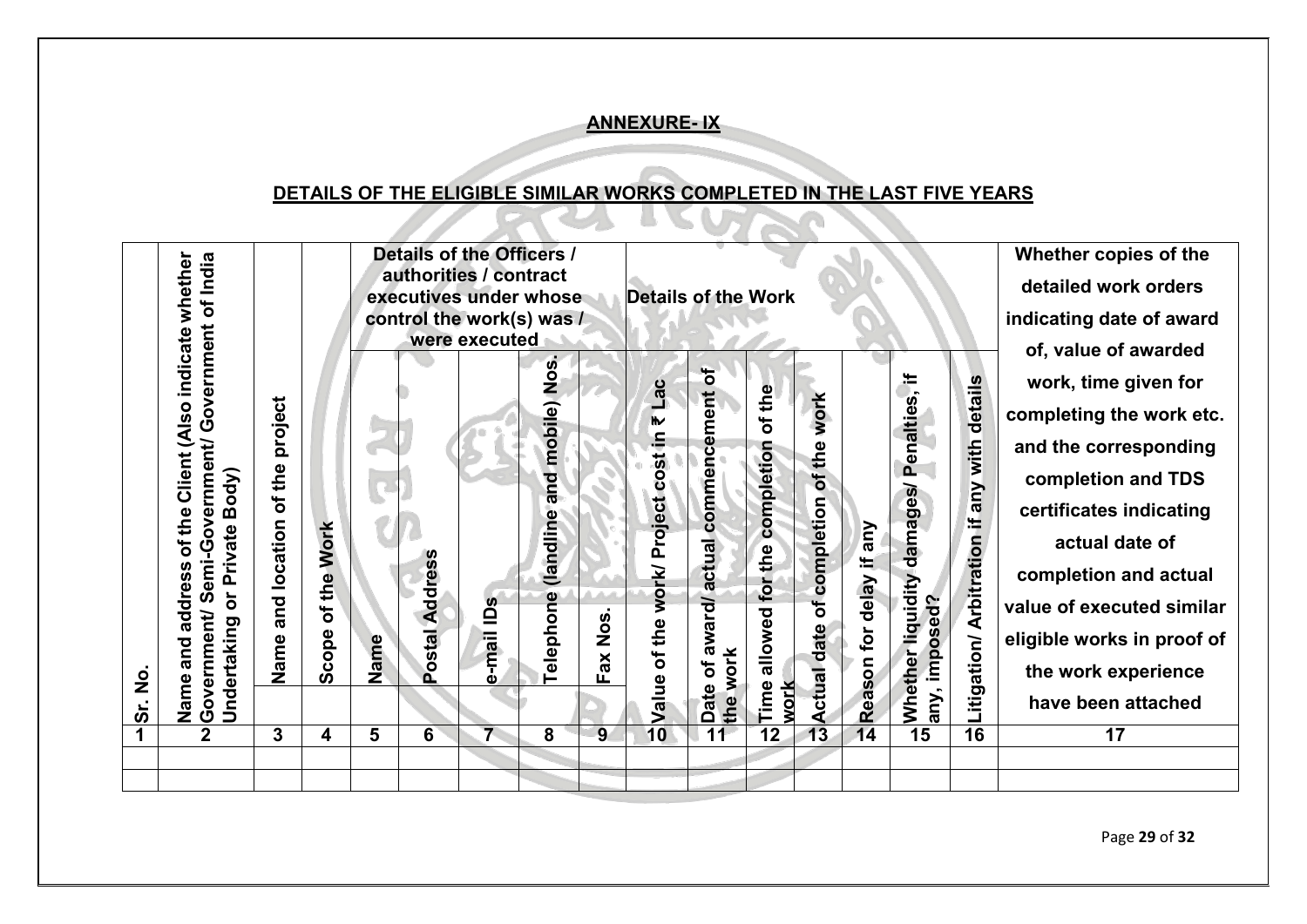#### **Note:**

(a) The applicants are required to provide the Documentary Proof in respect of the information furnished above.

(b) As a proof of completion of similar works, the firms shall submit documentary evidence in support of the qualification criteria viz., copies of Detailed Work Order indicating items of work, Work Completion Certificate(s) issued by the Client(s) for works executed for Government / Public sector companies and copies of Detailed Work Order indicating items of work, Work Completion Certificate and TDS Certificate(s) issued by the Client(s) for works executed for Private companies. RBI has a right to verify / cause verification of authenticity of the said documents whenever felt necessary.

(c) Regarding Client's certificate, for works carried out for Government / Public sector companies, the certificate should be signed by the concerned Executive Engineer or an officer in an equivalent or higher rank. For works carried out for Private companies, Copy of TDS and TDS Certificate(s) issued by the Client(s) must be submitted for proving the credentials / contract amount. Client certificate shall be as per [ANNEXURE-](#page-16-2) VI. The Certificates should be submitted in a sealed cover addressed to Regional Director, Reserve Bank of India, Estate Department. Jammu for each of the Prequalification work(s).



Signature,

Date and stamp of the Applicant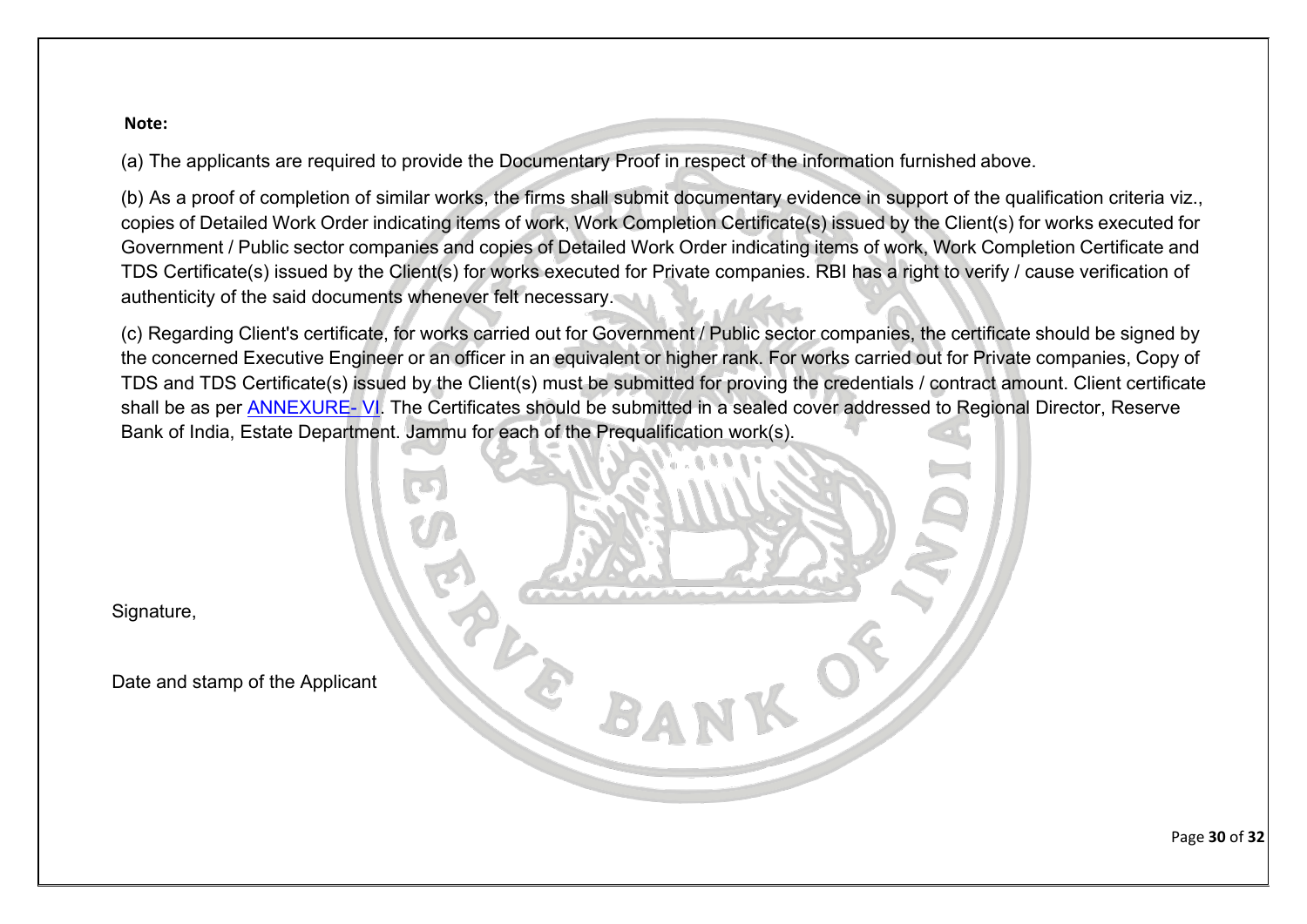#### **ANNEXURE- X**

### **DETAILS OF THE CLIENTS FOR WHOM ELIGIBLE WORKS HAVE BEEN EXECUTED / COMPLETE DURING THE LAST 5**

|            |                                                                                                                                                                      |             | __________               |                  |                       |          |                                        |
|------------|----------------------------------------------------------------------------------------------------------------------------------------------------------------------|-------------|--------------------------|------------------|-----------------------|----------|----------------------------------------|
| Sr.<br>No. | Name & address of the client/<br>firm (also indicate whether<br><b>Government/ Semi-</b><br><b>Government/ Government of</b><br>India undertaking or private<br>body | <b>Name</b> | <b>Postal</b><br>address | <b>Email Ids</b> | <b>Mobile</b><br>nos. | Fax nos. | <b>Telephone</b><br>(landline)<br>nos. |
|            |                                                                                                                                                                      |             |                          |                  |                       |          |                                        |
|            |                                                                                                                                                                      |             |                          |                  |                       |          |                                        |
|            |                                                                                                                                                                      |             |                          |                  |                       |          |                                        |
|            |                                                                                                                                                                      |             |                          |                  |                       |          |                                        |
|            |                                                                                                                                                                      |             |                          |                  |                       |          |                                        |

**YEARS**

<span id="page-31-1"></span><span id="page-31-0"></span>Signature of the applicant Name & Designation Date & Place

Office Seal

Page **31** of **32**